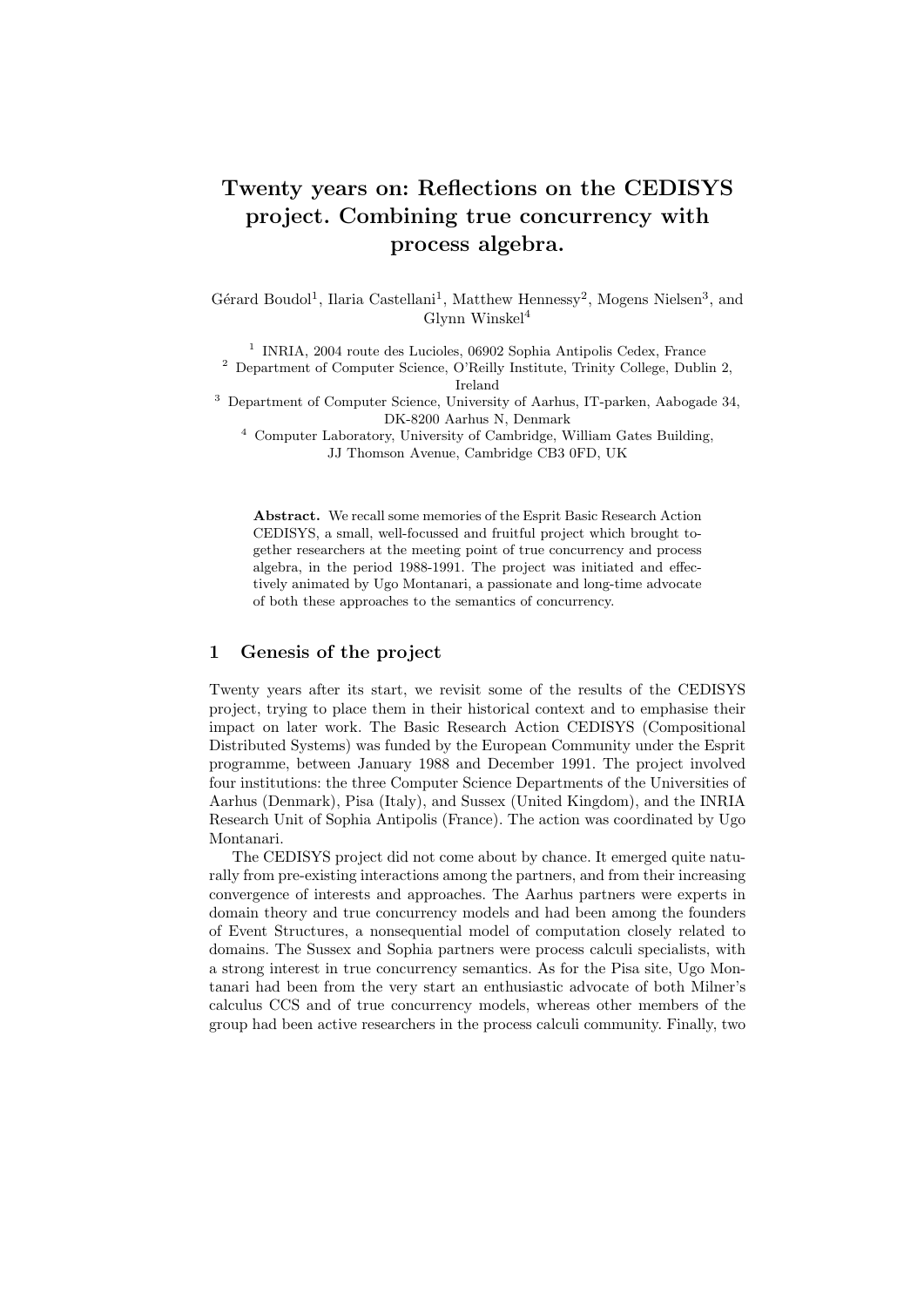younger members of the project had been both Ugo Montanari's Master students in Pisa and Matthew Hennessy's PhD students in Edinburgh (this tradition of mobility among the sites was to be maintained during and after the project).

It was undoubtedly Ugo's merit to have detected the potential of bringing together these particular partners, and to propose a well-focussed project whose objectives could be easily shared by all. In retrospect, it is clear that the initial conditions were there for the project to become operational very quickly. Indeed, in the three years of its activity, the project turned out to be both lively and cohesive, and, in our view, also very productive.

In the remaining sections we shall try to highlight some of the project's results, without aiming in any way at an exhaustive account (the interested reader is referred for more details to the project's final report [87]).

## 2 Goal and context

In this section, we recall the goal of the project and point out its connection to previous and contemporary research. In the final CEDISYS report [87], the overall objective of the project is described as follows:

"developing a fundamental understanding of the nature of concurrency and providing a formal framework useful for describing concurrent and distributed systems. This formal framework should support the specification and development of such systems and should lead to methodologies for proving systems correct and more generally for deriving their properties".

More specifically, the project aimed at "a theory of concurrency where the distributed nature of processes is properly taken into account". The plan was to "compare existing formalisms, develop models, languages and logics with compositionality and abstraction capabilities", as well as to "experiment with techniques and tools for supporting the implementation of the proposed formalisms".

At the time when the project was proposed, two main approaches to the theory of concurrency had been investigated:

– The true concurrency approach. Here concurrent processes were represented by means of event-based nonsequential models, among which the most established ones were Petri nets  $[100, 108]$  and Event Structures  $[110, 94]$ <sup>5</sup>. These models had pleasant characteristics: they were expressive enough to represent the new phenomena arising in concurrent computations, and they were sufficiently concrete to serve both as system models and as execution models. In some sense, they seemed to be able to play the roles of "denotational" and "operational" models at the same time. Moreover, a formal result established that Event Structures were concrete representations of particular

<sup>5</sup> Other proposed models were Mazurkiewicz traces [83], Grabowski's partial words [70] and Gischer and Pratt's pomsets [55, 103, 104]. However, these appeared to be more suited as execution models than as system models.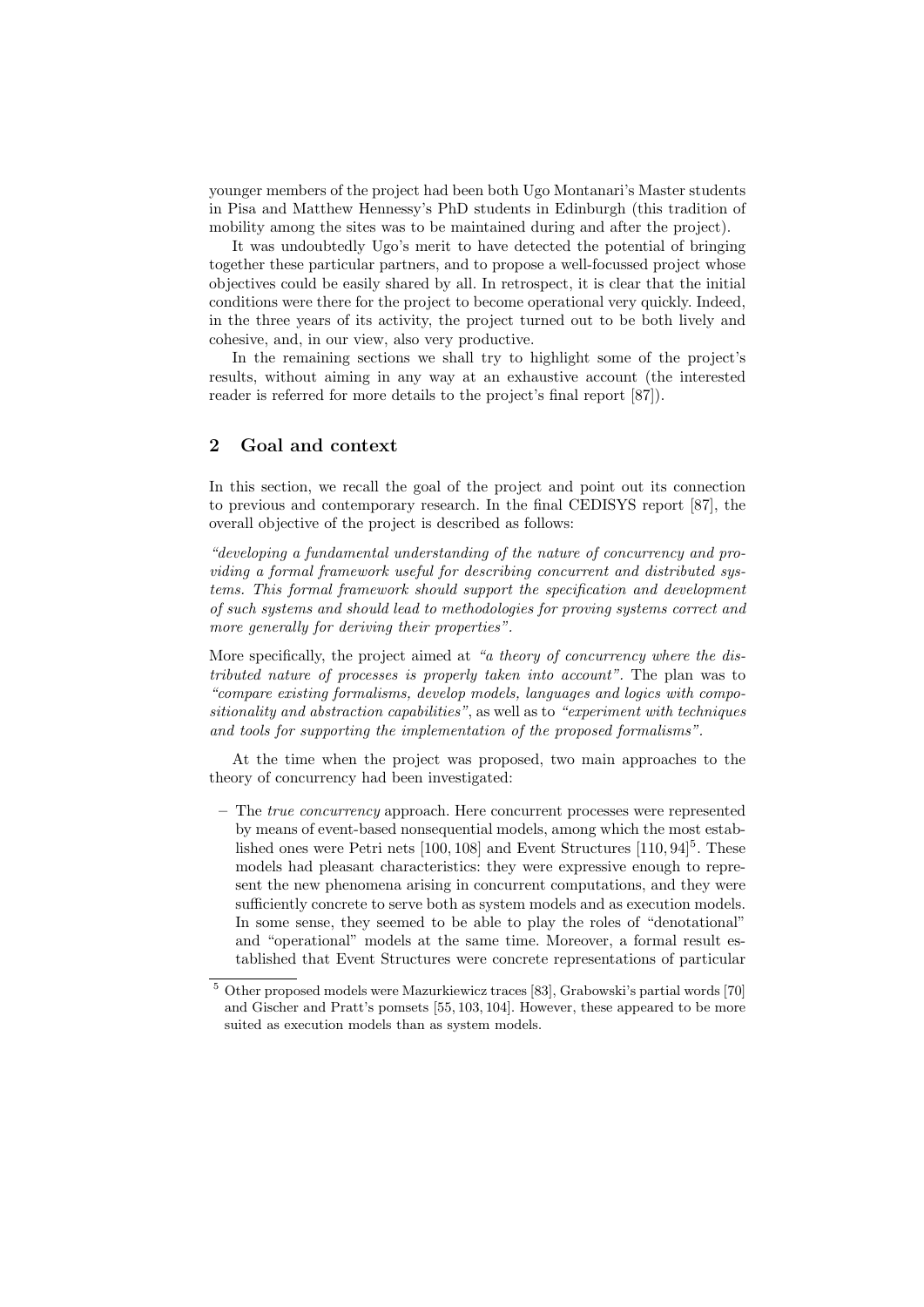domains: as such, they appeared as a natural candidate for denoting concurrent processes. However, both Petri nets and Event Structures lacked two important properties of denotational semantics: abstraction, and, up to the mid-eighties, also compositionality. Indeed, the first studies on Petri nets had concentrated on analysis techniques, rather than on techniques for the synthesis and extension of nets. In connection with the advent of process calculi in the early eighties, combinators for Petri nets and Event Structures had started to be investigated, mainly by Winskel [111, 113] but also by other researchers [32, 33]. Still, these models appeared too intensional to offer a proper denotational semantics for concurrency.

The *process algebraic* approach. This was a relatively new but very active line of research, initiated by Milner in 1980 with his proposal of a Calculus of Communicating Systems (CCS) [85]. Here concurrent processes were defined as terms of an algebra and interpreted as labelled transition systems, using Plotkin's structural operational semantics (SOS) [102]. The abstract semantics of processes was to be recovered in a second step, by quotienting processes with respect to an observational equivalence, and notably with respect to bisimulation equivalence [99, 86]. This equivalence could furthermore be characterised by a set of axioms. The simplicity and elegance of CCS, which made it formally close to the lambda-calculus, together with the powerful mathematical tools that accompanied it (SOS semantics, bisimulation proof method, algebraic laws), immediately turned CCS, and the family of process calculi which rapidly grew around it, into an appealing field of experimentation for a large community of researchers. Indeed, the introduction of CCS and SOS semantics resulted in a renewed interest in operational semantics for concurrency, after the difficult quest for a denotational semantics in the late 70's (conducted by Milner himself and by other researchers). However, the emphasis of the process algebraic approach was on compositionality rather than on abstraction. Abstraction was only recovered a posteriori through observational equivalences, and thus the resulting semantic model amounted to a (syntactic) term model. In spite of this, CCS had many of the qualities of a denotational model. In particular, the axiomatisations of bisimulation and other behavioural equivalences (e.g. testing equivalence [41]) made it possible to reason about processes and reduce them to normal forms. Another important property of process calculi was their ability to describe both complete systems and their abstract specifications, so that the satisfaction relation of the latter by the former could be simply implemented via observational equivalence. Labelled transition systems were also the prime models for a simple modal logic called Hennessy-Milner logic [74], which precisely characterised bisimulation equivalence.

The two approaches just described had somewhat complementary advantages and drawbacks: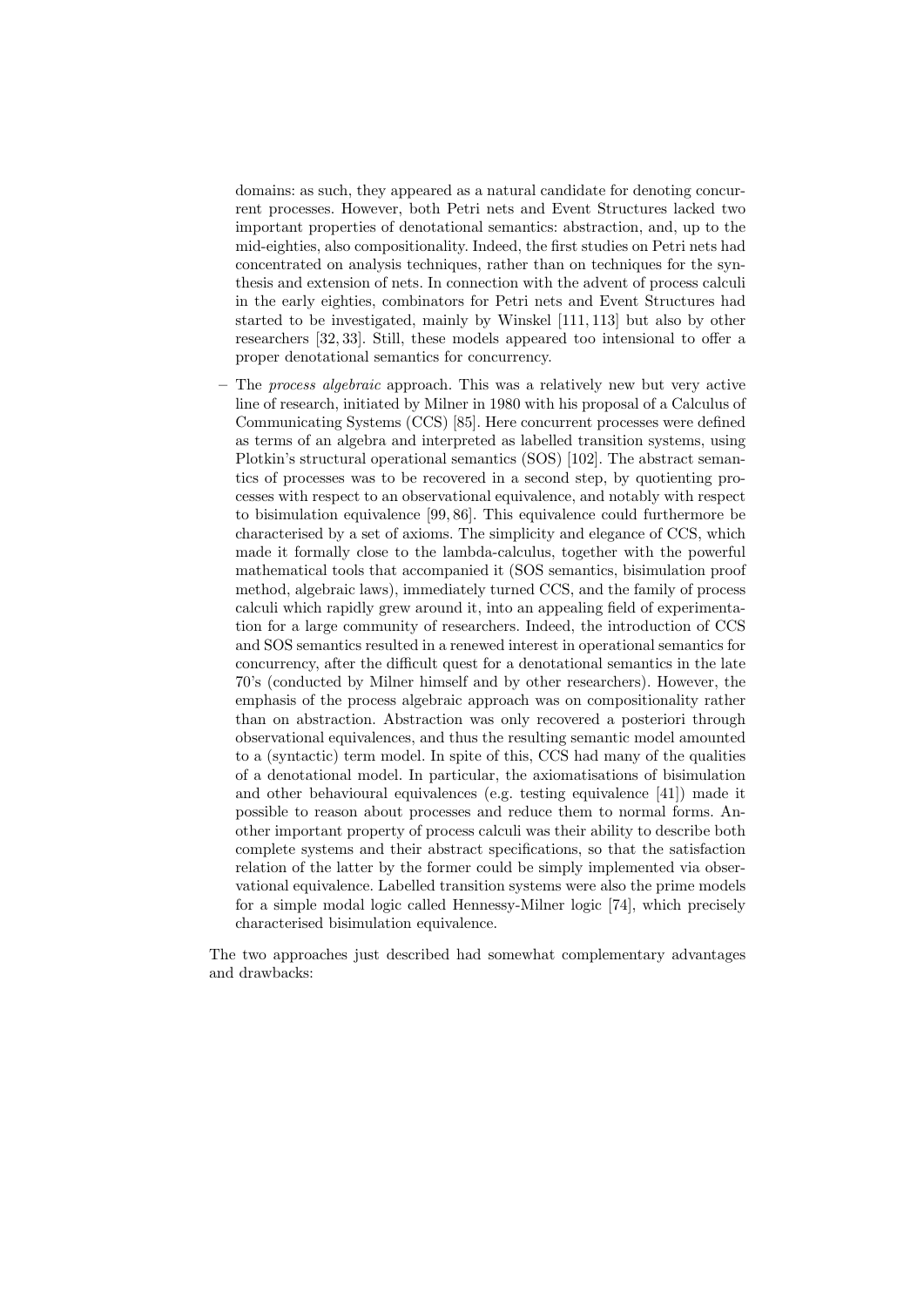- Process calculi enjoyed the properties of compositionality and substitutivity, by virtue of their algebraic syntax and of the existence of behavioural congruences. On the other hand, they used an interleaving semantics, simulating concurrency by a nondeterministic choice of sequential interleavings. The characteristic semantic equation of process calculi, as formally expressed by Milner's expansion law, could informally be rendered as: concurrency = sequentiality + nondeterminism. Hence the notions of causality and distribution, which were present in the syntax, were lost in the semantics.
- Petri nets and Event Structures allowed for a clear distinction between concurrency, causality and conflict, which were all primitive relations on events. In contrast with the interleaving equation, they embodied the true concurrency inequation: concurrency  $\neq$  causality + conflict. The main drawback of these models was their lack of abstract semantics.

In the light of this situation, two natural questions came to mind: 1) How to formally relate models? and 2) How to bridge the gap between the two approaches, so as to get the best of each world?

Initial answers to these questions had already started to be provided, both by CEDISYS members (to be) and by other researchers. For instance, a comparison of different concurrency models, related by adjunctions within a common categorical framework, had been carried out by Winskel in [114]. Attempts at narrowing the gap between process calculi and models had also started to be made, either by interpreting process combinators in the models, or by increasing the "observational power" of the operational semantics of calculi so as to capture (some amount of) concurrency and causality.

Among the early interpretations of process calculi (CCS, CSP [75], TCSP [21], CCSP [98]) into nonsequential models, we could cite:

– CCS: interpretations into Petri nets by De Cindio et al. [33], Goltz and Mycroft [63], Winskel [113], Nielsen [92], and Vaandrager and van Glabbeek [62]; interpretations into Event Structures by Winskel [111] and (for a subset of CCS) by Boudol and Castellani [13];

– CSP and TCSP: interpretations into Petri nets by De Cindio et al. [32], by Goltz and Reisig [64] and by Goltz and Loogen [82];

– CCSP (a mixture of CCS and TCSP): interpretation into Petri nets by Olderog [98].

A few proposals for enriching the operational semantics of CCS (sometimes in relation to the interpretations above) had also been put forward. The general idea here was to retain more of the syntax of processes in their semantics, by adding "structure" to the labelled transition system of CCS. This structure could be introduced either via structured actions (generalising atomic actions to composite actions) or via structured states (somehow departing from an extensional view of transition systems), or combining both. We could cite here: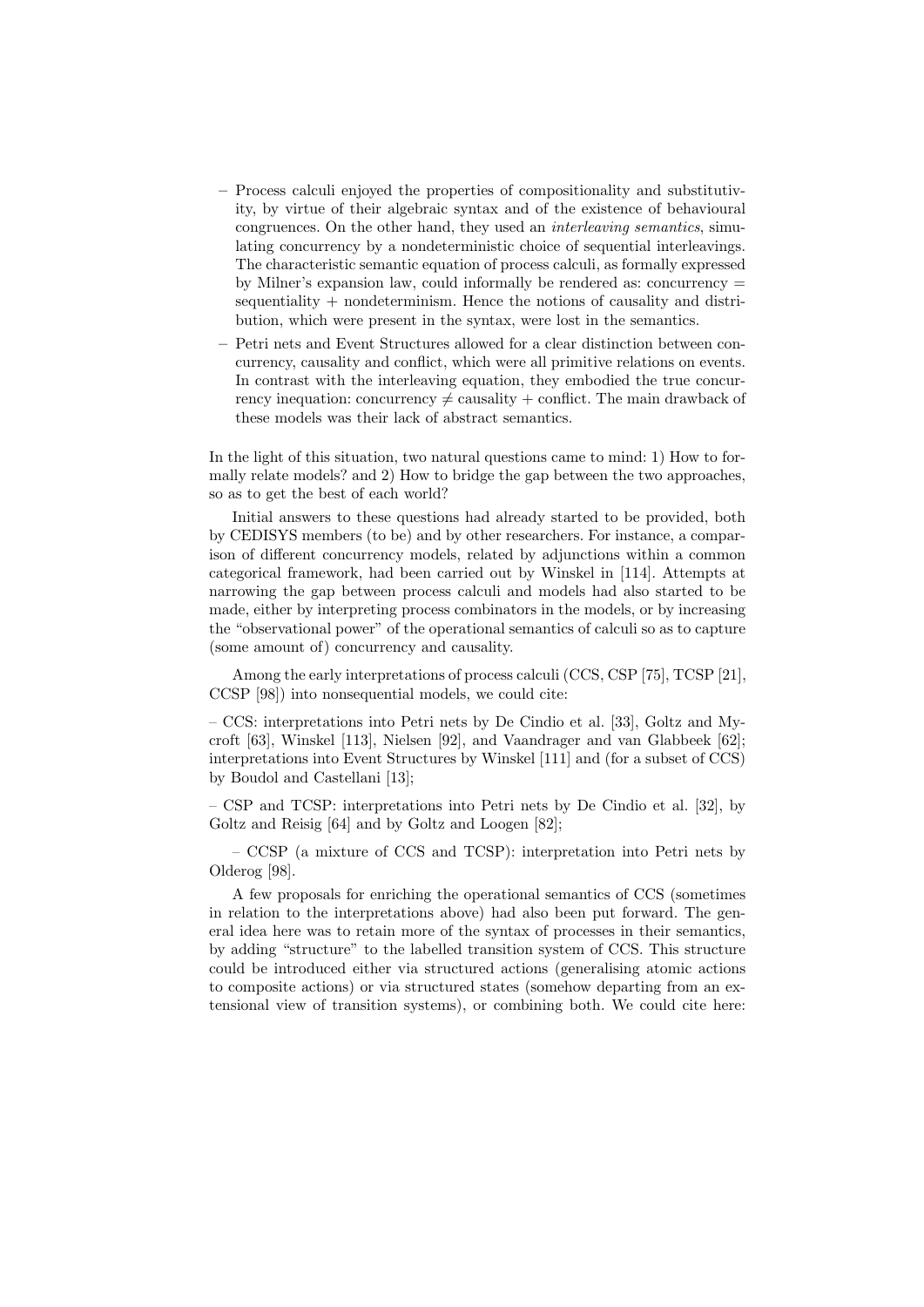– Structured labels: "pomsets" in Boudol and Castellani's semantics for a subset of CCS [13], and "concurrent histories" in the semantics by Degano, De Nicola and Montanari [42];

– Structured states: pairs of local and concurrent residuals in the distributed bisimulation semantics of Castellani and Hennessy [24, 27], "grapes" in the partial order semantics of [42].

To conclude this introductory section, we could say that in the course of the eighties, a shift had been made from denotational towards operational semantics: thanks to Plotkin's structural approach and to the rapid development of process calculi, operational semantics had acquired new dignity and had gradually become the touchstone for models of concurrency.

One of the central questions of the CEDISYS project was then: how to enrich the operational semantics of CCS so as to take into account concurrency and distribution, and how to relate the new operational semantics to interpretations of CCS into Petri nets or Event Structures?

## 3 Some achievements of the project

The project's work on noninterleaving semantics for concurrency was structured along five axes: 1) comparison of existing formalisms, 2) models, 3) languages, 4) logics and proof systems, and 5) implementation. It is not our intention here to give an exhaustive account of the work accomplished. Neither shall we try to give a well-balanced description of the project's results. Rather, we aim at giving an idea of the project's collaborative work by picking some representative results which benefitted from the interaction among the partners within axes  $(1) - (3)$ . We shall try to reconstruct the history of these results within the "4-player pingpong game" of CEDISYS, and to analyse their influence on subsequent research. As will become evident, Ugo's role in the project was a very prominent and pervasive one: not only was he the inspired instigator and supportive coach of the game (which terminated with four winners and no loser), but he was also personally involved in most of the themes of the project. If the term "pervasive computing" had not yet appeared at that time, the term "pervasive researching" could well have been coined on purpose for Ugo!

As it should be apparent from the discussion in the previous section, there was already a strong convergence of ideas and interests within the consortium, even before the project started. We wish now to show how this convergence turned into a fruitful "cross-fertilization" among the sites in the course of the project: how some existing ideas came to their full development, and how new ideas emerged from the project's "chemical soup" (in the sense of the CHAM model [10] described below...). In doing so, we shall focus on two main strands: 1) noninterleaving operational semantics for CCS, and 2) nonsequential models and abstract semantics.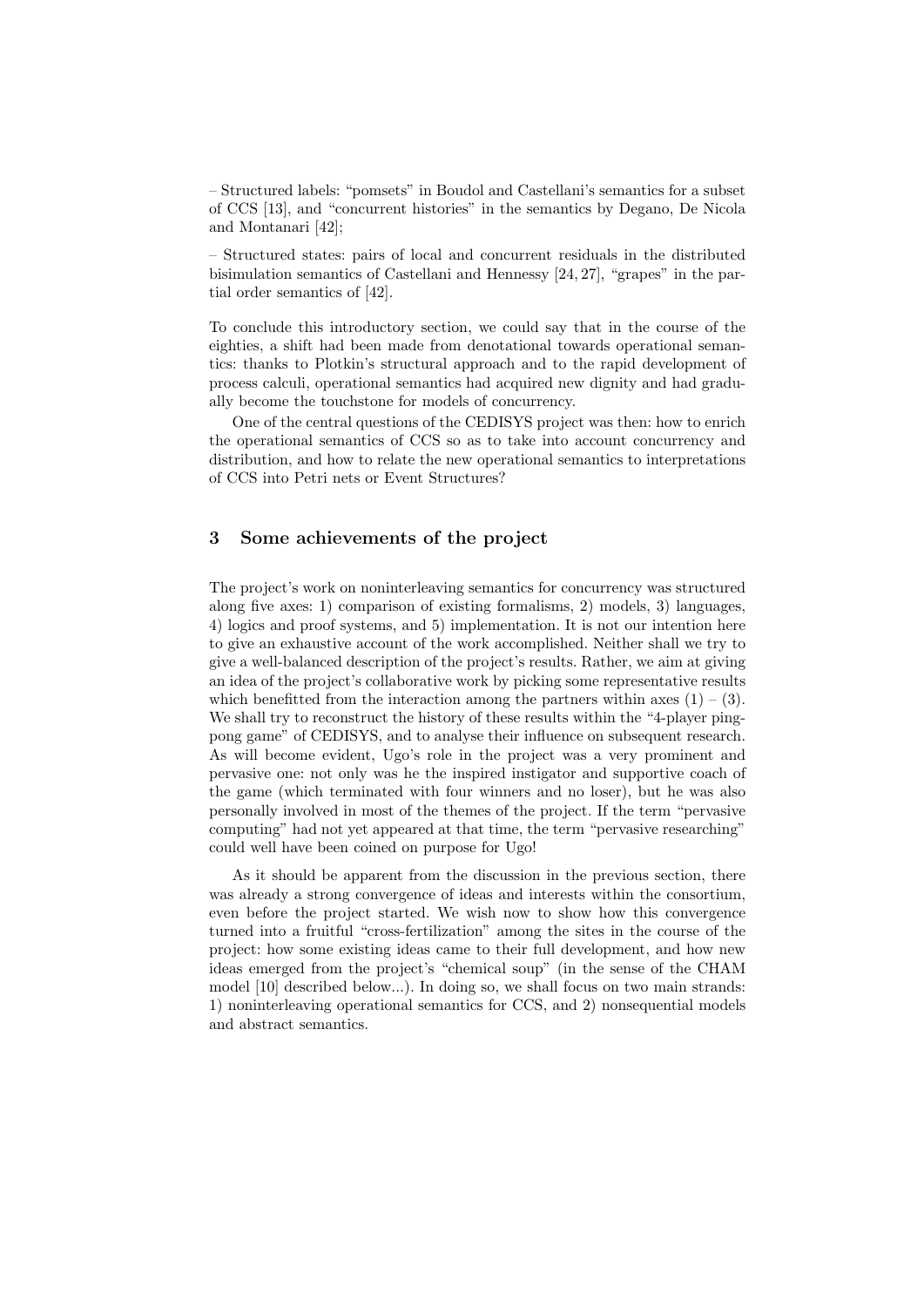#### 3.1 Noninterleaving operational semantics for CCS

Process calculi include a parallel composition operator and a form of sequential composition. These operators specify respectively a concurrency and a causality relation between the actions of their components. However, these relations are "forgotten" when passing from the syntax to the standard labelled transition semantics of the calculus. To define a noninterleaving operational semantics for CCS the idea was then, quite naturally, to add structure to its labelled transition system so as to retain in the semantics some of the information about concurrency and causality which was present in the syntax. As mentioned in Section 2, some proposals for enriching the operational semantics of CCS along these lines, by adding structure to the actions or to the states of transitions, had already been presented by some of the project's partners. However, these proposals did not completely fulfill the objective, either because they were defined only on subsets of CCS, or because they did not fully agree with existing interpretations of CCS into Event Structures and Petri nets. Indeed, the initial criterion for these noninterleaving operational semantics for CCS was their agreement with interpretations of the calculus into event based semantic domains.

This line of work, aiming at obtaining noninterleaving operational semantics for CCS by enriching its labelled transition system, was intensively pursued in the project. Notable advances were made, both on structured actions and on structured states:

1. Structured actions. In the standard labelled transition system of CCS, transitions are labelled by atomic actions. Two ways of generalising such actions were investigated:

• Composite actions. The idea here was to relax the atomicity constraint to allow transitions to be labelled by whole nonsequential computations. In the early work by Boudol and Castellani [13, 14], transitions labelled by pomsets (partially ordered multisets) had been defined for a simple CCSlike language with parallel composition but no communication. In that case, pomset transitions could be directly constructed by means of new transition rules, whose effect was to transfer the constructs of sequential and parallel composition from the processes to the actions labelling their transitions. However, it was not clear how to extend this direct pomset semantics to the full language CCS, since the parallel composition of two pomsets does not in general yield a pomset when communication is allowed. This led the authors to propose, in [16, 15], an indirect construction of a pomset transition starting from a class of permutation-equivalent transition sequences. This construction "a posteriori" of a partial order from an equivalence class of sequential computations was similar to that used for defining Mazurkiewicz traces [84]. The novelty of [16, 15] was the use of enriched transitions for CCS called proved transitions (because they were labelled with a representation of their proof in the inference system of CCS), from which the concurrency relation between transitions could be derived by syntactic means. A different construction of partial order computations for CCS, starting from enriched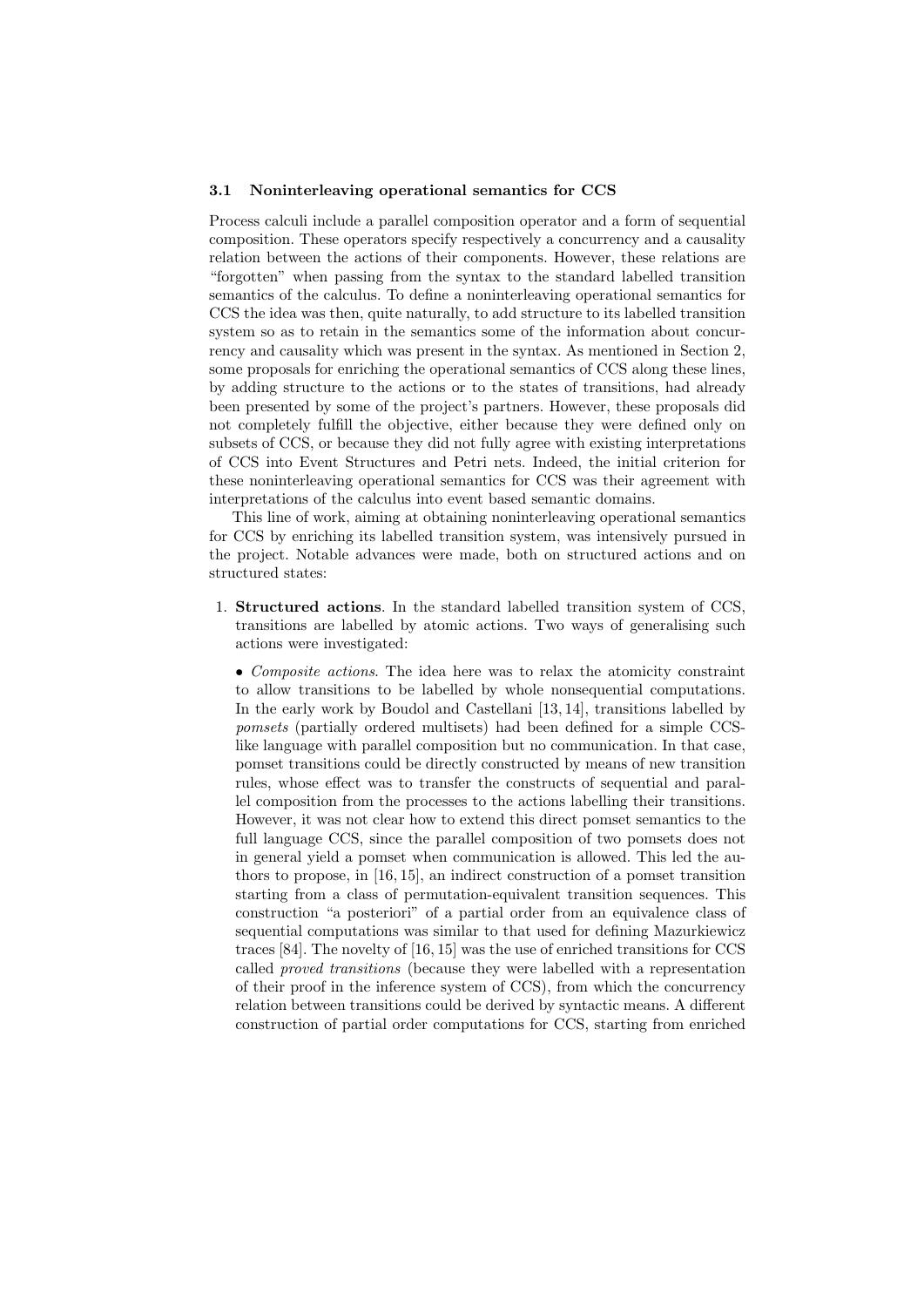sequential computations called concurrent histories, obtained by concatenating atomic histories (corresponding to single steps) and recording their causality relation, was proposed by Degano, De Nicola and Montanari in [42, 47, 46]. In that case, the construction exploited structured states rather than structured actions, and made use of the causality rather than the concurrency relation. This semantics will be discussed in more detail later, under the heading "structured states". Note that, while in the direct pomset semantics of [13, 14] atomic actions were replaced with composite actions in the transition system itself, in both the proved transition semantics [16, 15] and the concurrent history semantics [45, 44] actions remained atomic in the basic transition system but were decorated with additional information (they were instances of the "decorated atomic transitions" discussed below). Partial order transitions were only retrieved in a second step.

Clearly related to the generalisation of atomic actions to composite actions was the issue of *action refinement*, which was thoroughly studied within the project. However, the motivation behind action refinement was not that of modelling nonsequential computations, bur rather of managing different levels of abstraction in the description of computations (sequential or not). The project's work on action refinement will be described in Section 3.2.

• Decorated (atomic) actions. In this case the idea was to remain with atomic actions but to annotate them with syntactic information so as to identify the component responsible for them. Several kinds of decorated actions were proposed:

– Actions with localities [19, 20, 4, 89, 91]. Localities were introduced to distinguish different parallel components: they could either be assigned statically to processes (static localities [4, 91, 25]) and then transmitted to their actions, or be dynamically created and associated with actions, and then recorded in the residual process (dynamic localities [19, 20]). The notion of dynamic locality proposed by Boudol, Castellani, Hennessy and Kiehn was already implicitly present in the distributed bisimulation semantics of [27], embodied in the idea of splitting the residual of a transition among multiple observers; indeed, the idea of associating localities with actions and processes emerged after some insightful (but unsuccessful) attempts by Kiehn [78] at extending to full CCS the distributed bisimulation semantics of [27]. As it were, in the presence of global scope operators like restriction, the idea of splitting the residual of a transition among multiple observers could only be implemented by inserting the observers themselves in the residual, which exactly amounted to the introduction of dynamic localities. Similarly, the notion of static locality was already implicitly contained in both that of "atomic history" by Degano and Montanari [42, 49], and in that of "proof" by Boudol and Castellani [16, 15]. In this sense, Montanari and Yankelevic's paper on parametric localities [89] may be seen as an accomplishment of both the concept of atomic history and of the notion of locality (and particularly of static locality [4]) which had been meanwhile developed in the project.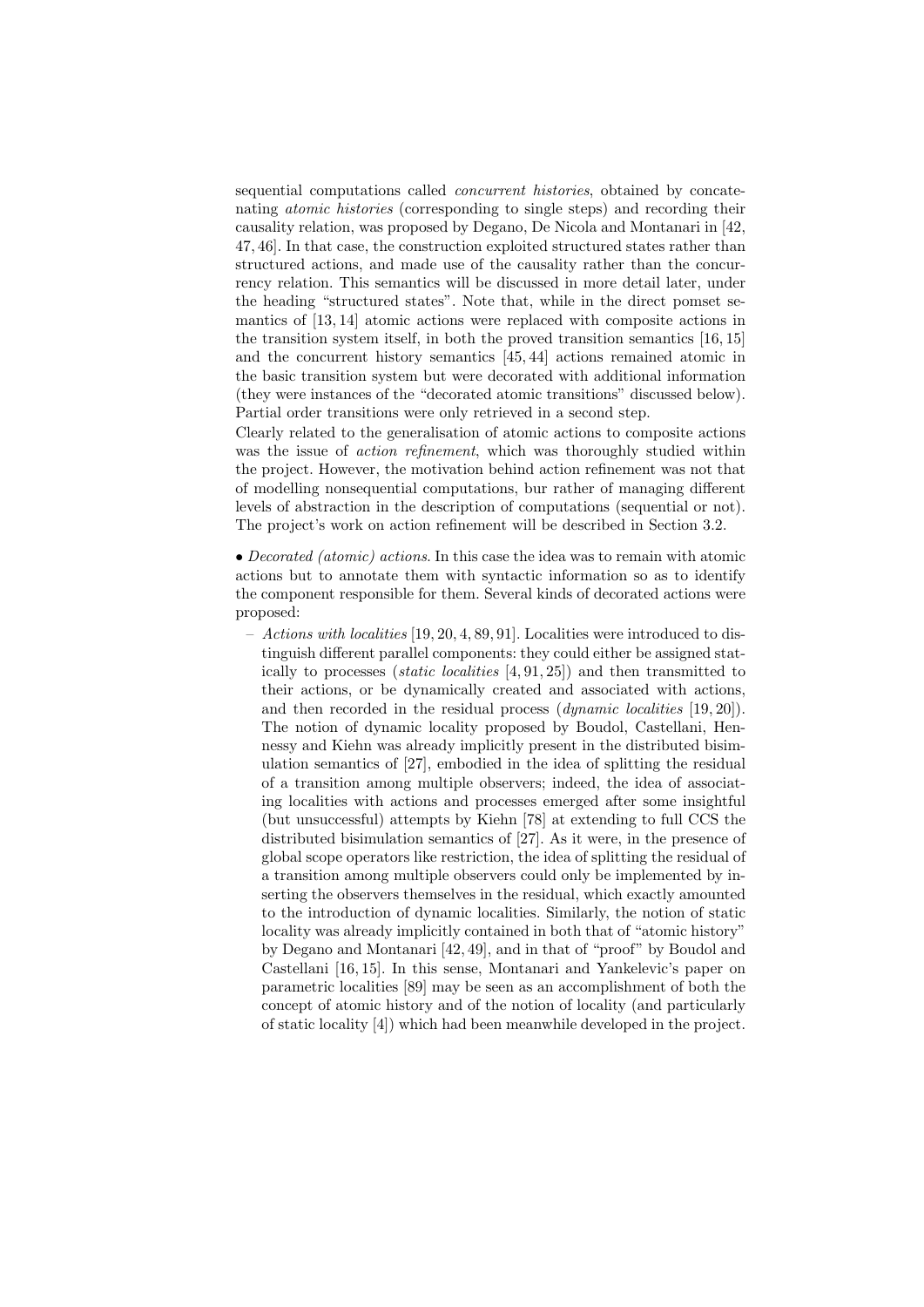- Actions with causes. In the model of causal trees by Darondeau and Degano [36, 37], the actions labelling the branches were annotated with their set of (global) causes in the computation given by the path from the root to the action. In Kiehn's subsequent papers [79, 80], this causal semantics was compared with the dynamic locality semantics within a common framework (the "local-global cause transition system"), which also allowed a stronger semantics to be defined, based on the conjunction of local and global causes.
- Actions with proofs. In the proved transition system of Boudol and Castellani [16, 15], labels go all the way from simple atomic actions to complete "proofs" of transitions. As remarked by the authors in [18], the notion of proof could be weakened in various ways to obtain more specific semantics (for instance, the static locality semantics). Again, the notion of "atomic history" [42] could be seen as a precursor to that of "proof" (although it did not record choices, and hence did not support the definition of a concurrency relation between transitions).
- Actions with past. Both actions with dynamic localities and actions with causes are instances of actions with portions of their "computational past" or "global history". In contrast, actions with a "static past" or "local history" were considered in the event transition system proposed for CCS by Boudol and Castellani in [18], as an intermediate among three different interpretations of the calculus (into proved transition systems, flow event structures and flow nets).
- 2. Structured states. New forms of structured states were explored, often in connection with the decorated actions described above:
	- Grapes. In their early model of concurrent histories [49], Degano and Montanari had defined concrete computations with structured initial and final states. These structured states, called grapes [42], were essentially the sets of sequential components of a process, each of them being annotated with its "position" within the process. This annotation allowed the computations to be concatenated while recording the causality relation among their actions. The constituent blocks of such computations, called atomic histories, could be directly derived by operational rules. From a concurrent history, a partial ordering of actions could be abstracted away. This model was used by Degano, De Nicola and Montanari to define a partial ordering semantics for CCS in [42, 47].
	- Processes with past. Whenever actions with past are used, it is also necessary to record the past in the states, so that the computational history can be incremented at each step and propagated with subsequent actions. Thus, corresponding to actions with dynamic localities and actions with causes, processes with localities and processes with causes were introduced. A more general notion of process with past or "marked process" was considered in the event transition system of [18]. A marked process contains all the information of the original process, but additionally specifies which part of the process has been executed. It corresponds to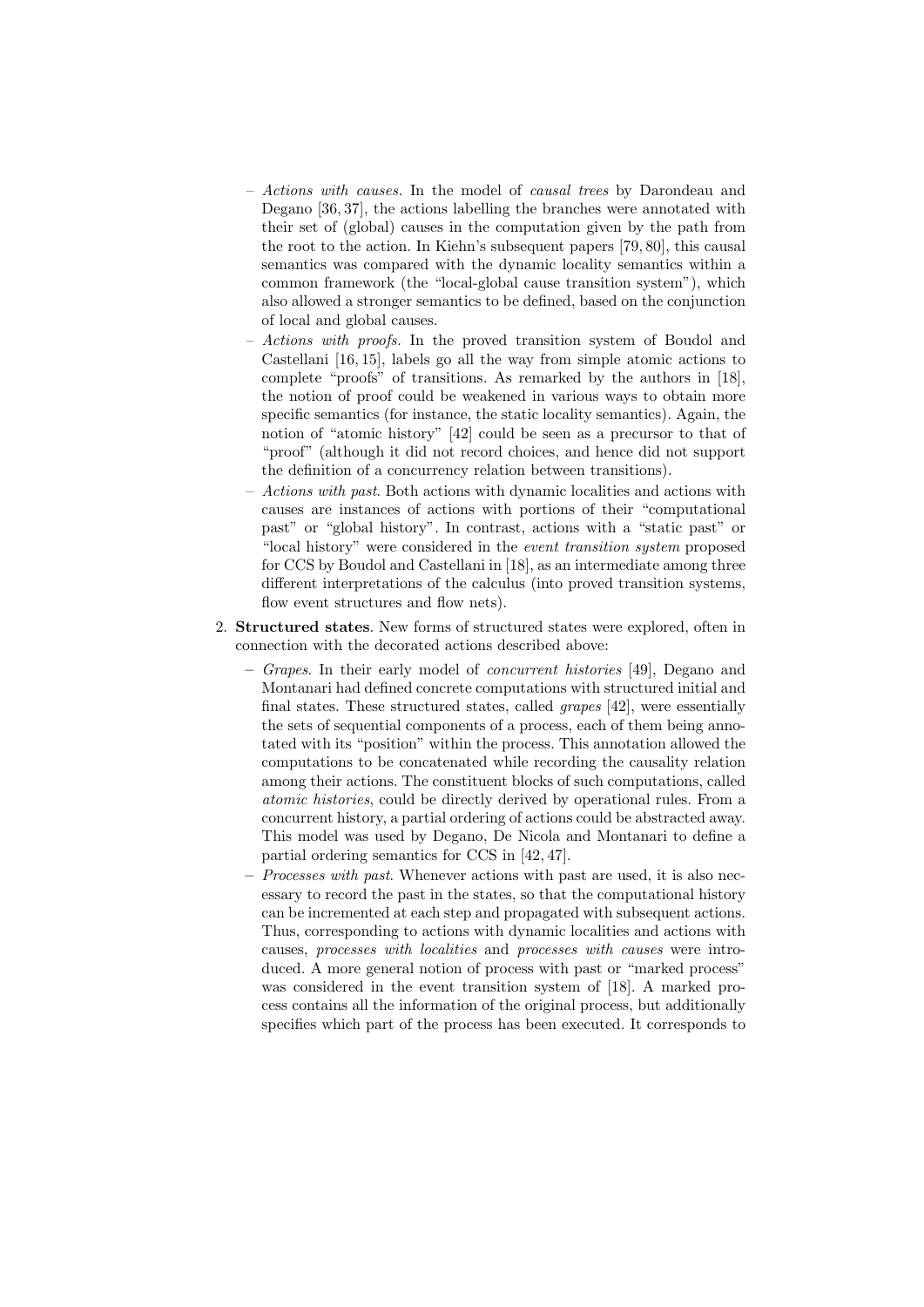an unfolded Petri net with a marking, or to an event structure with a configuration.

Although not expressly tailored for true concurrency, but reflecting in some sense the notions of distribution and mobility associated with concurrency, a new model for describing the operational semantics of parallel processes, called the Chemical Abstract Machine (CHAM), was proposed by Berry and Boudol in [10]. In this model, the state of a system of concurrent agents is viewed as a "chemical solution", in which floating "molecules" can interact with each other according to "reaction rules". The CHAM model introduced a new, simpler way of expressing a reduction semantics in a concurrent scenario, which was to become quite popular in later research on process calculi (notably on the  $\pi$ -calculus [86], the join-calculus [54] and the ambient calculus [22]).

### 3.2 Abstract noninterleaving semantics

Most of the noninterleaving semantics for CCS described in the previous section were compared with interpretations of CCS into nonsequential models such as Event Structures and Petri nets, or used as a basis for defining behavioural equivalences on processes, in order to obtain more abstract semantics.

Nonsequential models As mentioned earlier, the initial criterion for assessing the new noninterleaving operational semantics for CCS was their agreement with "denotational semantics", given by interpretations of CCS into semantic domains like Event Structures and Petri nets. Thus, for instance, in [45, 44] Degano, De Nicola and Montanari showed the consistency of their operational semantics of [43] with interpretations of CCS into prime event structures [94] and condition-event systems (a class of Petri nets). In [16], Boudol and Castellani showed that their proved transition semantics agreed with an interpretation of CCS (and SCCS) into flow event structures, a class of event structures lying between prime and stable event structures [114], thus generalising their previous result of [13, 14]. In a joint paper between Aarhus and Sophia [28], it was shown that parallel composition of flow event structures can be characterized as a categorical product, and that flow event structures obtained as interpretations of CCS terms satisfy a particular structural property (which generalises that given in [13] for a subset of CCS). In [18], the results of [14, 16] were extended to  $flow$ nets [12], a class of "stable" Petri nets, and to asynchronous transition systems, a model introduced by Bednarczyk in [9]. Indeed, the need for interpreting process algebras gave a new impulse to the study of semantic domains. Besides the above-mentioned flow event structures and flow nets, which were designed to fit typical process combinators, we could also cite here the models of bundle event structures [81] (developed outside the project but shown to correspond to safe flow nets in [17]),  $\Delta$ -free event structures [38], and later on, transition systems with independence [117].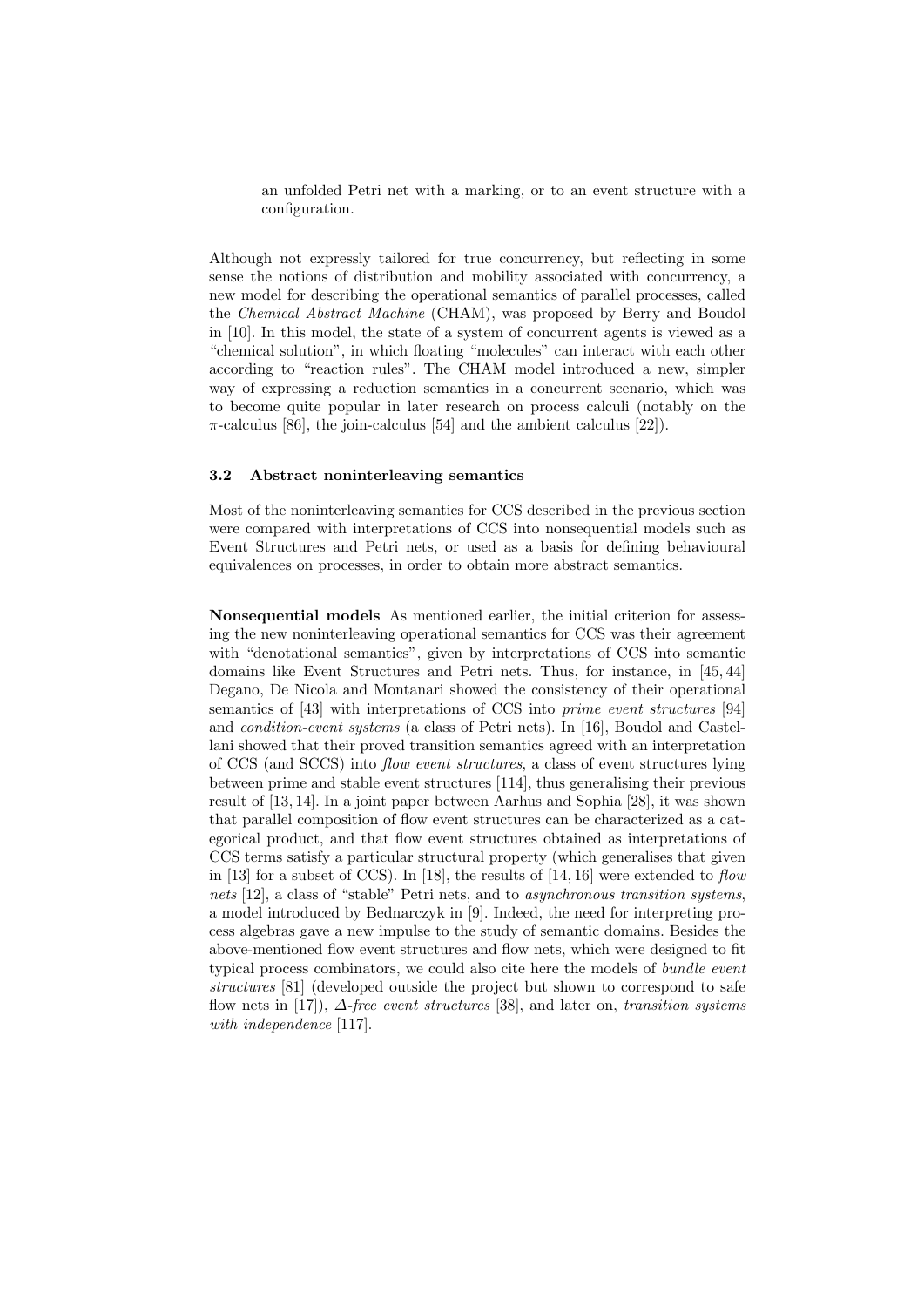On a more abstract level, a line of research that was actively pursued within the project was the comparison of different semantic models within an algebraic or categorical framework. A web of strong formal connections, expressed as adjunctions among various transition-based models presented as categories, had already been established by Winskel in [112, 115]. A notable contribution was made by Nielsen, Rozenberg and Thiagarajan with the introduction of the notion of region, which allowed the above connections to be extended to a class of structured transition systems [95–97]. The idea of region was to be further used by Winskel and Nielsen in [117] to give an adjunction between Petri nets and asynchronous transition systems [9].

The unification of models of concurrency into a common algebraic framework had also been a central concern of Ferrari and Montanari's work [51, 53], where the permutation semantics of [14] was lifted to a more abstract setting, which could then be specialised in various ways. For instance, by introducing axioms to equate permutation-equivalent computations, one could obtain partial ordering computations. Also, by considering categories having CCS models as objects, one could use morphisms to represent a specification-implementation relation between two CCS models. In the paper [52], the same authors proposed a generalisation of Milner's expansion theorem to a language called CCCS, a variant of CCS with an "observation prefixing" operator. Observations were elements of an algebra (in fact, they were "proofs" in the sense of [14]). By adding axioms to this algebra, one could instantiate the extended expansion theorem to characterise different bisimulation equivalences, such as standard bisimulation and pomset bisimulation. As it were, the extended expansion theorem was a generalisation of that proposed in [13] for pomset bisimulation (where a notation for "pomset prefixing" had similarly been introduced for axiomatisation purposes). In the same spirit, a parametric approach for axiomatising bisimulation equivalences was later proposed in [48]: in this case, the underlying structures, called "observation structures", were node-labelled graphs where the labels represented computations. This framework allowed for the characterisation of a larger number of equivalences. The last model we wish to mention is Gorrieri and Montanari's SCONE calculus [67], a calculus of Petri nets generated by a set of combinators, which was used in particular to implement CCS.

As might be apparent from the above discussion, there were two main "angles of attack" in the project. In general, Aarhus and Pisa partners had a strong concern in generality and parametricity, and tended to privilege a "uniform" or "parametric" approach to the study of nonsequential models. By contrast, Sophia and Sussex partners preferred to focus on particular calculi or models, adopting a more "language-specific" or "model-specific" approach.

Noninterleaving equivalence notions Based on the various concrete operational semantics described in Section 3.1, several noninterleaving behavioural equivalences and preorders were proposed for CCS. For some of them, axiomatisations or logical characterisations were also provided. Let us briefly recall the main proposals: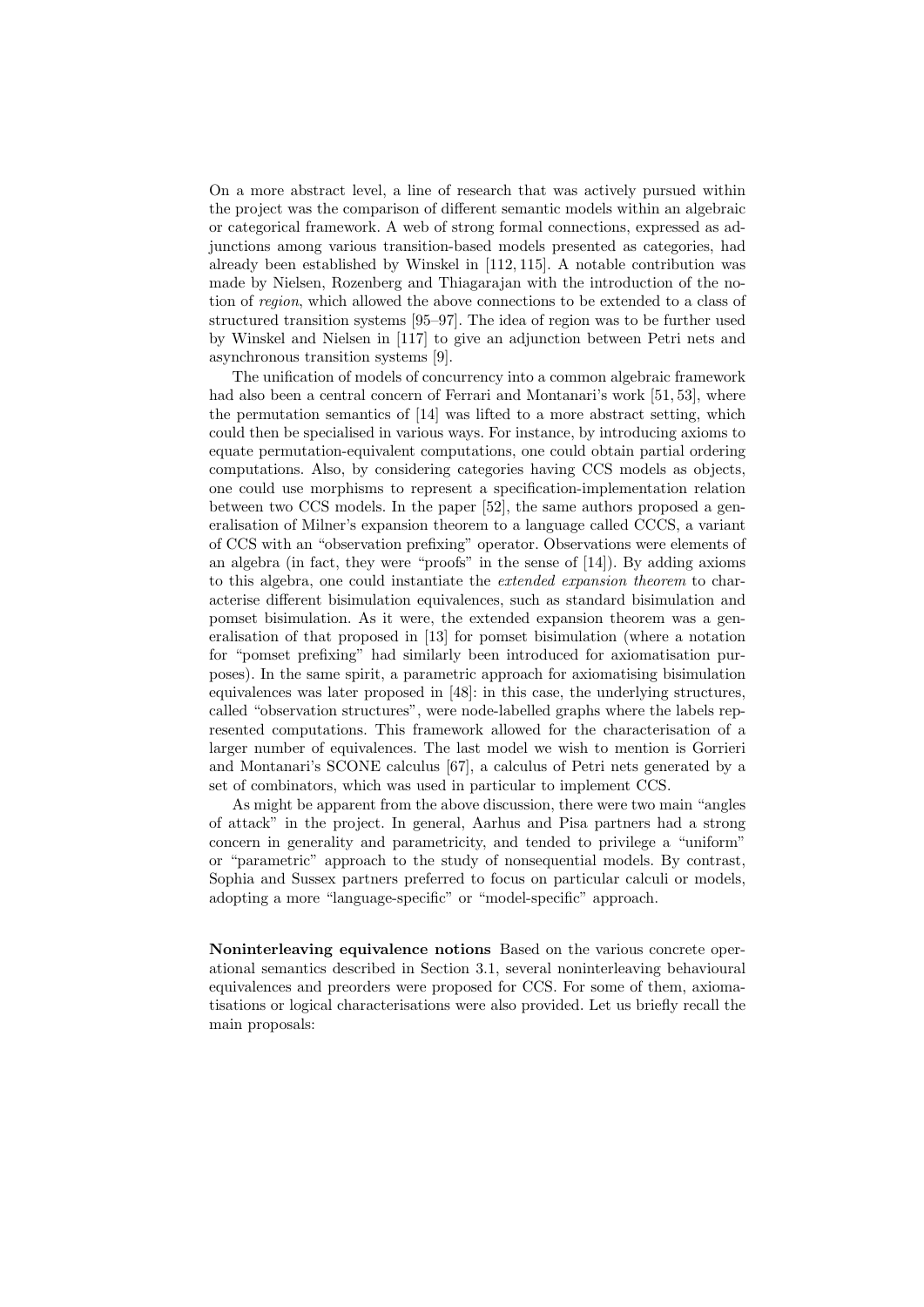- NMS-equivalence. In [43], Degano, De Nicola and Montanari had proposed a partial ordering semantics based on a tree-model called Nondeterministic Measurement Systems (NMS). By applying "observation functions" to NMS's, different equivalence notions could be obtained, among which a partial ordering equivalence called NMS-equivalence.
- $-$  *Pomset bisimulation*. The pomset transition system of [13] and its extension in [16] gave rise to the notion of pomset bisimulation. Pomset bisimulation equivalence was unrelated to NMS-equivalence. An axiomatisation of pomset bisimulation for a subset of CCS was given in [13].
- $-$  *Mixed-ordering equivalence.* Based on the concurrent history semantics [49], Degano, De Nicola and Montanari proposed in [45, 44] an equivalence called "mixed-ordering equivalence", which combined the observation of the temporal ordering with that of the causal ordering of actions. This equivalence was stronger than pomset bisimulation, and was shown by Aceto [2] to coincide with an equivalence proposed by Goltz and Van Glabbeek to deal with action refinement, called history-preserving bisimulation [57].
- Distributed bisimulation. Some advances were made on distributed bisimulation equivalence. In his PhD thesis [31], Christensen presented a logical characterisation and a decidability result for distributed bisimulation (in its initial formulation with local and concurrent residuals [24]). In [78], Kiehn showed the limits of the original definition of distributed bisimulation, which appeared to be incompatible with the CCS restriction operator. Indeed, in the light of Kiehn's observations [78] and Aceto's results [3], the "right" extension of distributed bisimulation to full CCS turned out to be dynamic location equivalence (see below, and previous discussion at page 7).
- Location equivalence and preorder. The static [4] and dynamic [19, 20] locality semantics supported two different definitions of "location equivalence" and "location preorder". For the dynamic versions, an axiomatisation was also provided in [20]. In [4], Aceto established the coincidence of the static and dynamic notions for a subset of CCS with only top-level parallelism (this work was later to be extended to full CCS by Castellani [25] and by Mukund and Nielsen [91]). Since static and dynamic localities do not have the same meaning - static localities represent sites, while dynamic localities represent sets of local causes - this result was not obvious. It amounted to proving that observing distribution and observing local causality were essentially the same thing. Dynamic location equivalence was shown to coincide with distributed bisimulation on the subset of CCS without restriction, where the latter had been originally defined. On the smaller subset of CCS with parallel composition but no communication, it was finer than pomset bisimulation (because it recorded how computations were locally extended). As soon as communication was introduced, it became incomparable with pomset bisimulation.
- Local mixed-ordering equivalence. A transition system for CCS labelled with static localities, called "spatial transition system", was studied by Montanari and Yankelevich in [118, 90]. In this case, transitions with localities were not directly used to define an equivalence, but rather to build a sec-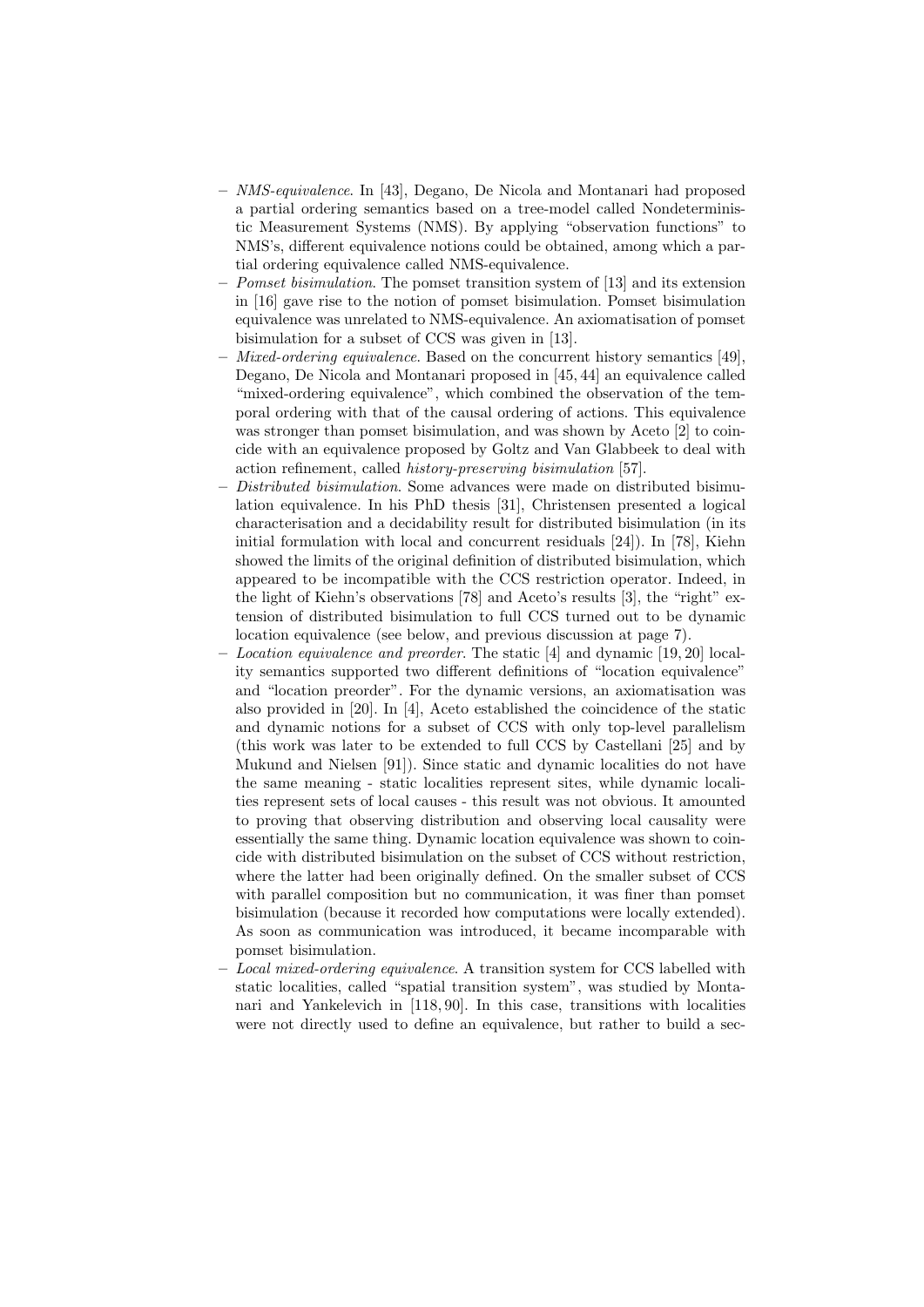ond transition system, labelled by "local mixed partial orders" (where the ordering was a mixture of temporal ordering and local causality). This new transition system was then used to define a behavioural equivalence called local mixed-ordering equivalence. This equivalence, a variant of the mixedordering equivalence discussed above, was shown in [118] to coincide with dynamic location equivalence.

- $-$  Causal bisimulation. The bisimulation equivalence associated with Darondeau and Degano's causal trees, called causal bisimulation [36], was also investigated in relation to action refinement in [38]. It was shown to coincide with history-preserving bisimulation, and hence also with mixed-ordering equivalence. A complete axiomatisation for causal bisimulation was given in [36].
- Local-global cause equivalence. A "local-global cause transition system" for CCS, where actions were decorated with both their local and global causes, was proposed by Kiehn in [79] and [80] (see also [77]). By disregarding the set of global causes, respectively local causes, of actions, one could then obtain two different equivalences called "local cause equivalence" and "global cause equivalence", which were shown to coincide respectively with dynamic location equivalence and causal bisimulation. This semantics also supported a stronger equivalence, called local-global cause equivalence, arising from the joint observation of the two sets of causes.

An interesting and somewhat unexpected outcome of these studies on noninterleaving equivalences was that distributed and causal semantics, exemplified respectively by location equivalence and causal bisimulation, were in general incomparable: they only coincided on the finite fragment of CCS without communication (essentially because in that case all causality is local). Another observation was that, while both location equivalence and causal bisimulation are "history-preserving" equivalences (recording respectively the local and the global history), other equivalences like pomset bisimulation were instead "forgetful". A detailed comparison of noninterleaving equivalences was given by Aceto in [2, 3]. A more recent comparison, including other equivalences, may be found in [26].

Action refinement Another question that was thoroughly studied within the project was that of action refinement. The motivation here was to allow for a specification of systems at different levels of abstraction. This was to be used as a conceptual underpinning for the so called "top-down design" of distributed systems, whereby a system is developed by successive refinements of atomic actions into more complex behaviours. Usually an "implementation relation" between two successive descriptions was introduced, in order to guarantee the correctness of the refinement process.

Approaches to action refinement may be classified according to various criteria:

– atomic versus non-atomic refinement: in the first case the refining behaviour is required to be executed atomically, while in the latter it may be freely interleaved with other behaviours;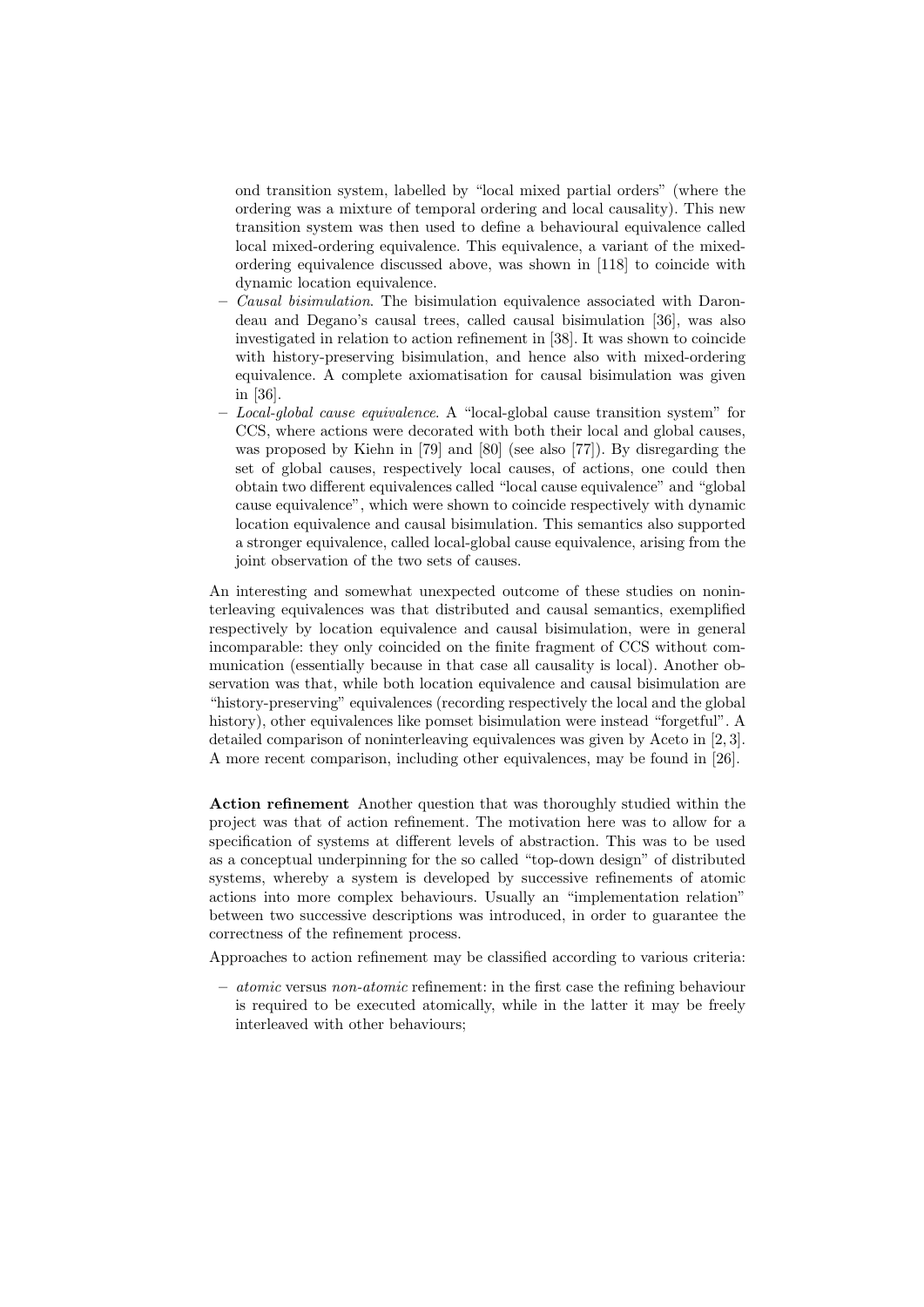- horizontal versus vertical refinement: in the first case the abstract and concrete descriptions are given in the same formalism, while in the latter case they are given in different formalisms, and an encoding from the first to the second formalism has to be provided;
- syntactic versus semantic refinement: in the first case action refinement is introduced in a language by means of a specific operator, and implemented as syntactic substitution; in the second case it is defined on a semantic model.

In some early work on atomicity by Boudol and Castellani [14, 11], as well as in the paper [66] by Gorrieri, Marchetti and Montanari, methods for treating computations as atomic (that is, both recoverable and interference-free, in the terminology of [11]) had been considered. In both cases, an auxiliary labelled transition system was introduced for describing atomic computations. However, these proposals were not explicitly concerned with the issue of action refinement, but rather with that of atomicity of behaviours. Subsequently, all the project's work on action refinement was essentially concerned with non-atomic refinement, both syntactic and semantic, and mostly of the horizontal type. Indeed, nonatomic refinement was the most popular approach at that time.

Although the motivation behind action refinement was quite different from that of noninterleaving semantics, a connection between the two questions was deemed to exist for some time, and resulted in a concurrent development of their theories. Let us briefly recall the research context at the time.

When dealing with syntactic action refinement, a new refinement operator is introduced in the language. Then a natural question to address is whether this operator preserves behavioural equivalences. In a short note [29] published in 1987, Castellano, De Michelis and Pomello showed that standard bisimulation equivalence was not preserved by action refinement, and conjectured that the recourse to a noninterleaving semantics was necessary to cope with refinement. Robustness with respect to action refinement became a new criterion to assess equivalence notions, and spurred the search for new noninterleaving equivalences.

Hennessy's unpublished manuscript "On the relationship between time and interleaving" [71], later to become "Axiomatising finite processes" [72], was probably the first attempt to consider actions with duration without explicitly introducing time, by splitting atomic actions into a beginning subaction and an ending subaction. Strong bisimulation equivalence with respect to these subactions was called timed equivalence in [6], where it was shown to be preserved by action refinement in the simple setting of CCS without communication and restriction. The *owl example* from [56] shows that this is no longer the case when the expressiveness of the language is increased to allow communication and some form of hiding. A strengthening of timed equivalence called refine equivalence is obtained by requiring, in the bisimulation game, that the matching of begin actions should determine the matching of the corresponding end actions; the identity of the original action which gives rise to the begin and end actions is remembered in the bisimulation game. In [7], the weak version of this equivalence, called weak refine equivalence, was shown to be preserved by refinement in a more expressive language with communication. Although somewhat complicated to define, the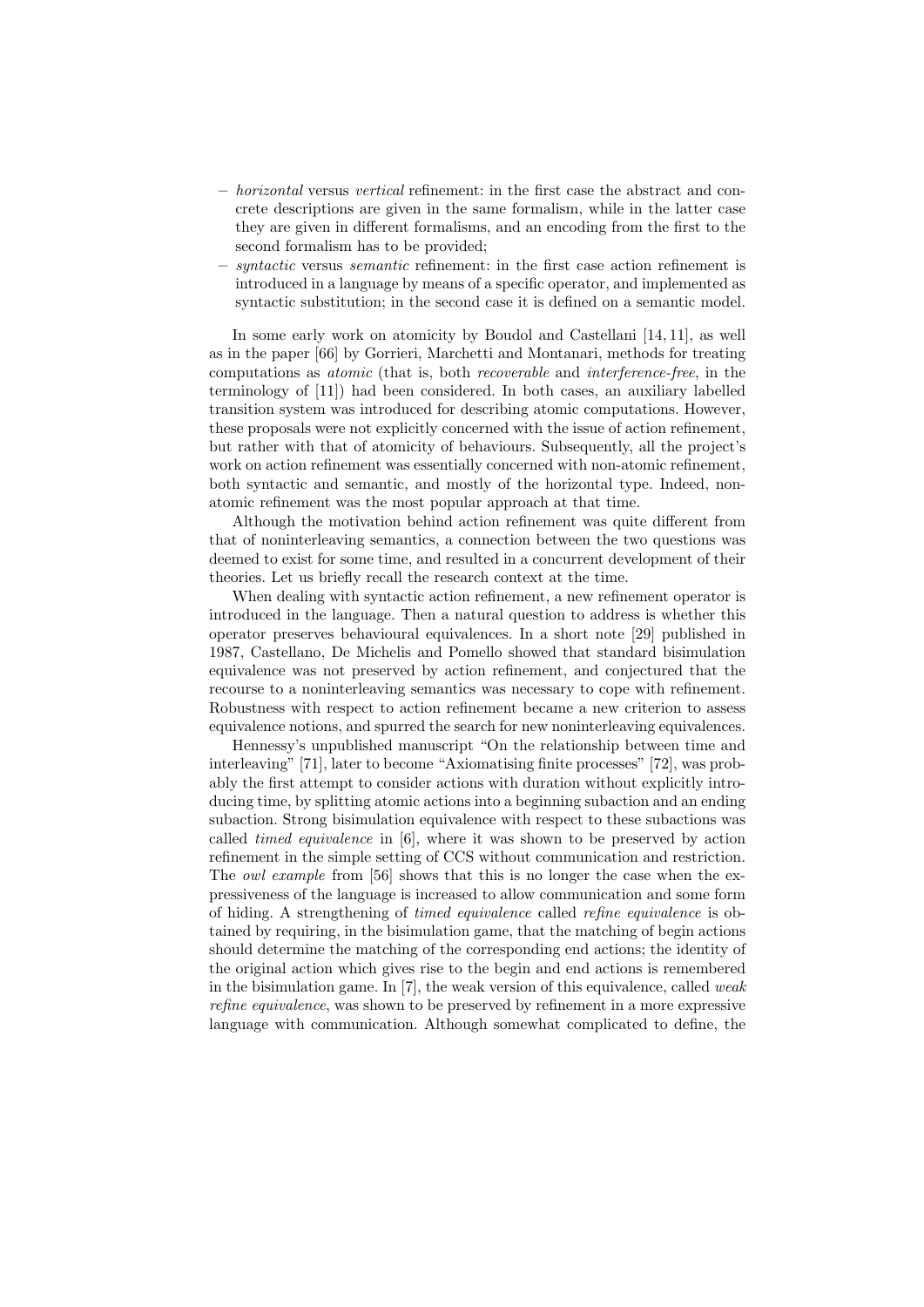latter equivalence seems more natural than timed equivalence. It is also technically easier to handle; for example the refinement theorem in  $|6|$ , in the simple language, was actually proved for the strong version of refine equivalence, and the result was only obtained indirectly for timed equivalence by showing that the two equivalences coincided on the simple language.

Similar ideas were pursued outside the project by van Glabbeek and Vaandrager [62, 56], in the setting of non-interleaving models such as Event Structures and Petri Nets. Their equivalence, called ST-bisimulation equivalence, was very close in spirit to refine equivalence, although the decision of which end actions are to be matched was determined by the previous history of associations between actions. In [62], van Glabbeek and Vaandrager showed that ST-bisimulation was robust for action refinement in the setting of Event Structures. Since STbisimulation is not a partial order equivalence (it was conceived for real-time and disregarded some causality) this result invalidated the conjecture of [29].

Meanwhile Goltz and van Glabbeek [57] had shown that, except for pomset trace equivalence, none of the partial order equivalences existing at the time was preserved by refinement. In particular pomset bisimulation and NMS equivalence were not robust with respect to refinement. In the same paper, it was shown that a stronger partial order equivalence called history preserving bisimulation (already used by Rabinovitch and Trakhtenbrot under the name "behaviour structure equivalence" [107], but reformulated on Event Structures by Goltz and van Glabbeek), was preserved by refinement on prime event structures. This result was to be strengthened in subsequent papers, by considering more general forms of refinement and more general classes of Event Structures [58–60].

The above-mentioned work by Aceto and Hennessy mostly concentrated on syntactic refinement. In Aceto's thesis [1], on the other hand, both syntactic and semantic refinement were considered. In a similar vein, Nielsen, Engberg and Larsen presented in [93] four different fully abstract models, based on sets of pomsets, for a simple CCS-like process calculus (essentially the same as in [13]) equipped with a refinement construct. These results were generalised by Aceto and Engberg to a model based on pomsets failures (pomsets with refusal sets) in [5]. Semantic refinement was studied by Gorrieri and Montanari in [67, 68], as well as in Gorrieri's thesis [65]; here, vertical refinement was privileged and the use of implementation relations, parameterised by refinement functions, was investigated. More specifically, in [67] Gorrieri and Montanari proposed an implementation of the subset of CCS without restriction and relabelling into the net calculus SCONE. This result was generalised in [65] to full CCS and to SCONE+, an extension of SCONE. In [68] the same authors put forward a general methodology for "atomic linear refinement", where each refined process could be proved to be a correct atomic implementation of its source process.

In [38], Darondeau and Degano explored the issue of syntactic and semantic action refinement in their model of causal trees [36]. To this purpose, they proposed an adaptation of prime event structures called "free event structures", which was closed with respect to event refinement. Causal trees were already known to correspond to event structures up to history-preserving bisimulation.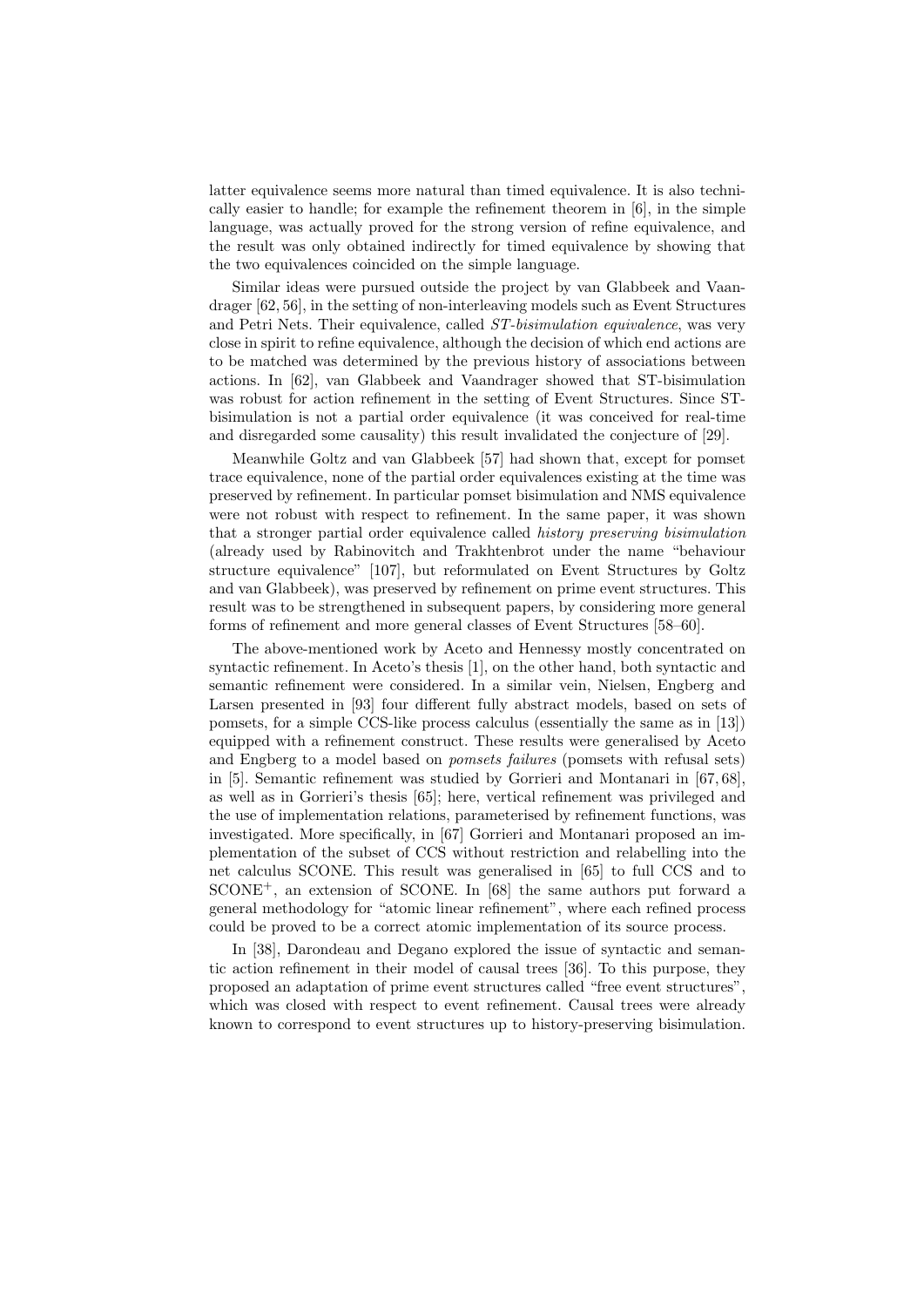Refinement operators were then introduced for causal trees and the agreement of syntactic and semantic refinement was established.

## 4 Conclusion

In this section, we attempt a short, and certainly incomplete, analysis of the impact of the CEDISYS project on contemporary and subsequent research. As can be gathered from the discussion in the previous sections, the project was the theatre of intense "cross-fertilization". Many examples of mutual influences among the partners have already been cited. Let us point out some others, and mention some later influences on other researchers.

The work on localities may be viewed as carrying the project's "trademark". As explained earlier, the notion of dynamic locality stemmed from previous work on distributed bisimulation, which in turn had been inspired by abstraction homomorphisms [23, 88] (or rather their extension to true concurrency), and by some earlier work by Degano, De Nicola and Montanari on partial order semantics for CCS [42]. The later work by Corradini and De Nicola on localities [34] was also very much in the spirit of CEDISYS. Localities are now an intrinsic component of the wide range of calculi used to study "network aware" computing, with varying characteristics reflecting the different facets of network computing; typical examples include the ambient calculus [22], the distributed  $\pi$ -calculus [73]. the join-calculus [54], and the language KLAIM (locality-based LINDA) [39, 40].

The essential characteristics of the chemical abstract machine [10] have been widely adopted, and now form part of the natural framework for designing and studying computational calculi. In particular they provide a very convenient and useful methodology for defining the reduction semantics of such calculi.

The notion of proved transition system has also been very influential. Apart from its use within the project, let us cite the work by Badouel and Darondeau, who established in [8] a correspondence between (a variant of) the proved transition semantics and an interpretation of CCS into Stark's trace automata [109]. In [50], Degano and Priami studied proved trees, a subset of proved transition systems which was well-suited for the comparison with causal trees. Subsequently, proved transition systems were taken up by Priami [105], under the name enhanced transition systems, and used for many different purposes; a particularly interesting application area is that of Computational Systems Biology, [106]. The study of reversible computing [35, 101] also benefitted from this idea; for example, the model used in [101] is very close to that of event transition systems [18].

The project's work on refinement was both inspired and used by Goltz and van Glabbeek [60, 59] as well as by Rensink [69]. These authors also took up the model of *flow event structures*, which turned out to be well-suited for certain forms of refinement. In particular, in [61], Goltz and van Glabbeek proposed a subclass of flow event structures which was both closed under action refinement and well-behaved with respect to parallel composition, thus generalising the work by Castellani and Zhang [28].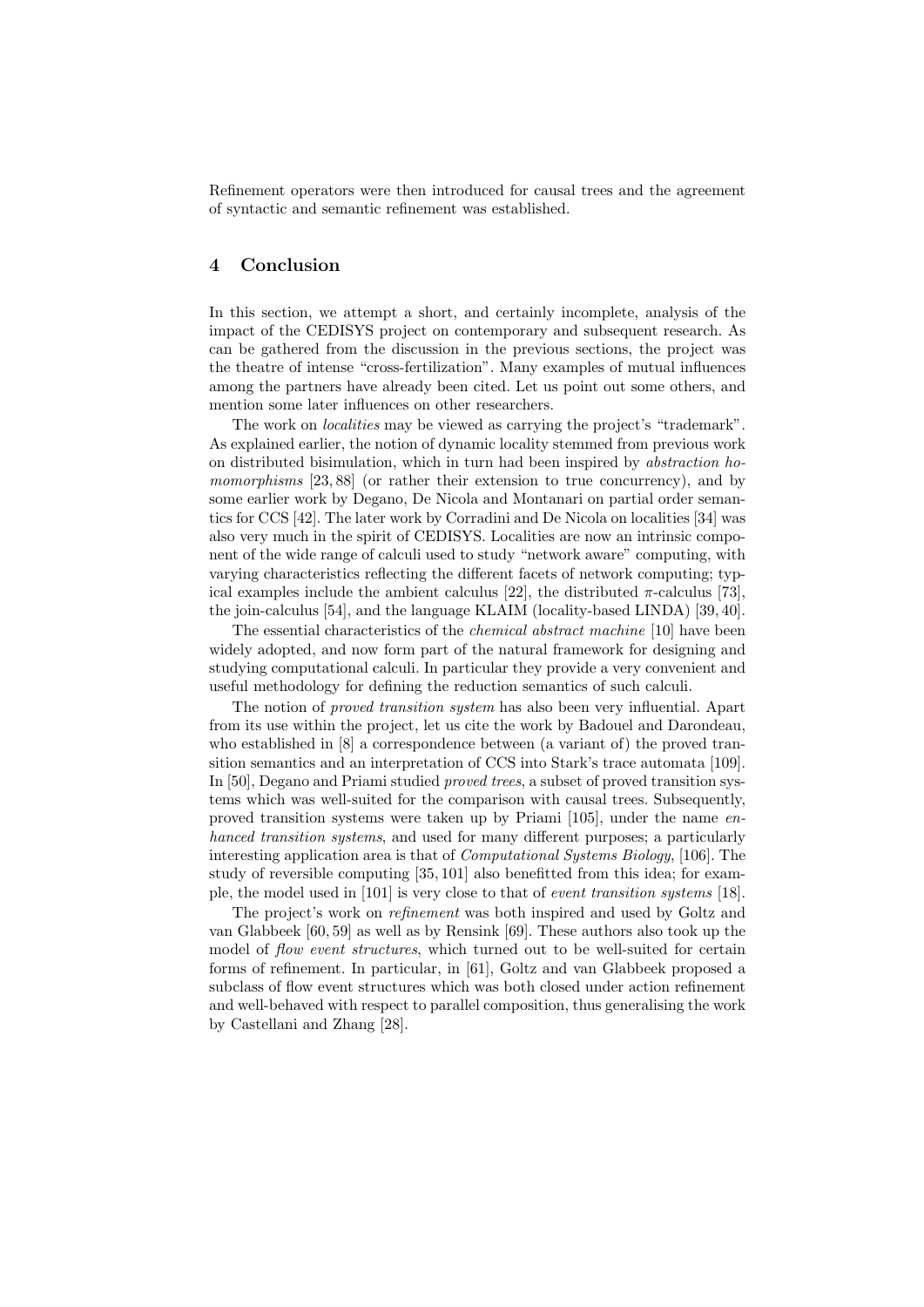The notion of open map bisimulation [76, 30], introduced a few years after the end of the project, was partly inspired by that of abstraction homomorphism. The general issue of abstraction, namely how to make models such as event structures and Petri nets and their morphisms abstract enough to support a fully fledged "domain theory for concurrency", continues to be pursued, one recent line being through the introduction of a formal treatment of symmetry on such models [116].

We could not close this recollection of the CEDISYS project without a special praise for "Ugo's management style", which led the project to meet its commitments with a Swiss clock punctuality, while being experienced by all its members as a most stimulating and enjoyable collaboration.

Acknowledgements We would like to thank Luca Aceto, Rocco De Nicola and the anonymous reviewer for helpful comments.

## References

- 1. L. Aceto. Action-refinement in process algebras. Distinguished Dissertations in Computer Science. Cambridge University Press, 1992.
- 2. L. Aceto. History preserving, causal and mixed-ordering equivalence over stable event structures (Note). Fundamenta Informaticae, 17(4):319–331, 1992.
- 3. L. Aceto. Relating distributed, temporal and causal observations of simple processes. Fundamenta Informaticae, 17(4):369–397, 1992.
- 4. L. Aceto. A static view of localities. Formal Aspects of Computing, 6:201–222, 1994. Previously appeared as INRIA Research Report n. 1483, 1991.
- 5. L. Aceto and U. Engberg. Failure semantics for a simple process language with refinement. In Proceedings FST-TCS 91, number 560 in LNCS, pages 89–108, 1991.
- 6. L. Aceto and M. Hennessy. Towards action-refinement in process algebras. Information and Computation, 103(2):204–269, 1993. Extended abstract in Proceedings LICS 89, IEEE Computer Society Press, 1989.
- 7. L. Aceto and M. Hennessy. Adding action refinement to a finite process algebra. Information and Computation, 115(2):179–247, 1994. Extended abstract in Proceedings ICALP 91, number 510 in LNCS, 1991.
- 8. E. Badouel and P. Darondeau. Structural operational specifications and trace automata. In Proceedings CONCUR 92, number 630 in LNCS, 1992.
- 9. M. Bednarczyk. Categories of Asynchronous Systems. PhD thesis, University of Sussex, 1988.
- 10. G. Berry and G. Boudol. The chemical abstract machine. Theoretical Computer Science, 96:217–248, 1992. Extended abstract in Proceedings POPL 90, pages 81-94, 1990.
- 11. G. Boudol. Atomic actions (Note). Bulletin of the European Association for Theoretical Computer Science 38, pp. 136-144, 1989.
- 12. G. Boudol. Flow event structures and flow nets. In Proceedings LITP Spring School, La Roche-Posay, number 469 in LNCS, pages 62–95, 1990.
- 13. G. Boudol and I. Castellani. On the semantics of concurrency: partial orders and transition systems. In Proceedings TAPSOFT 87, number 249 in LNCS, pages 123–137, 1987.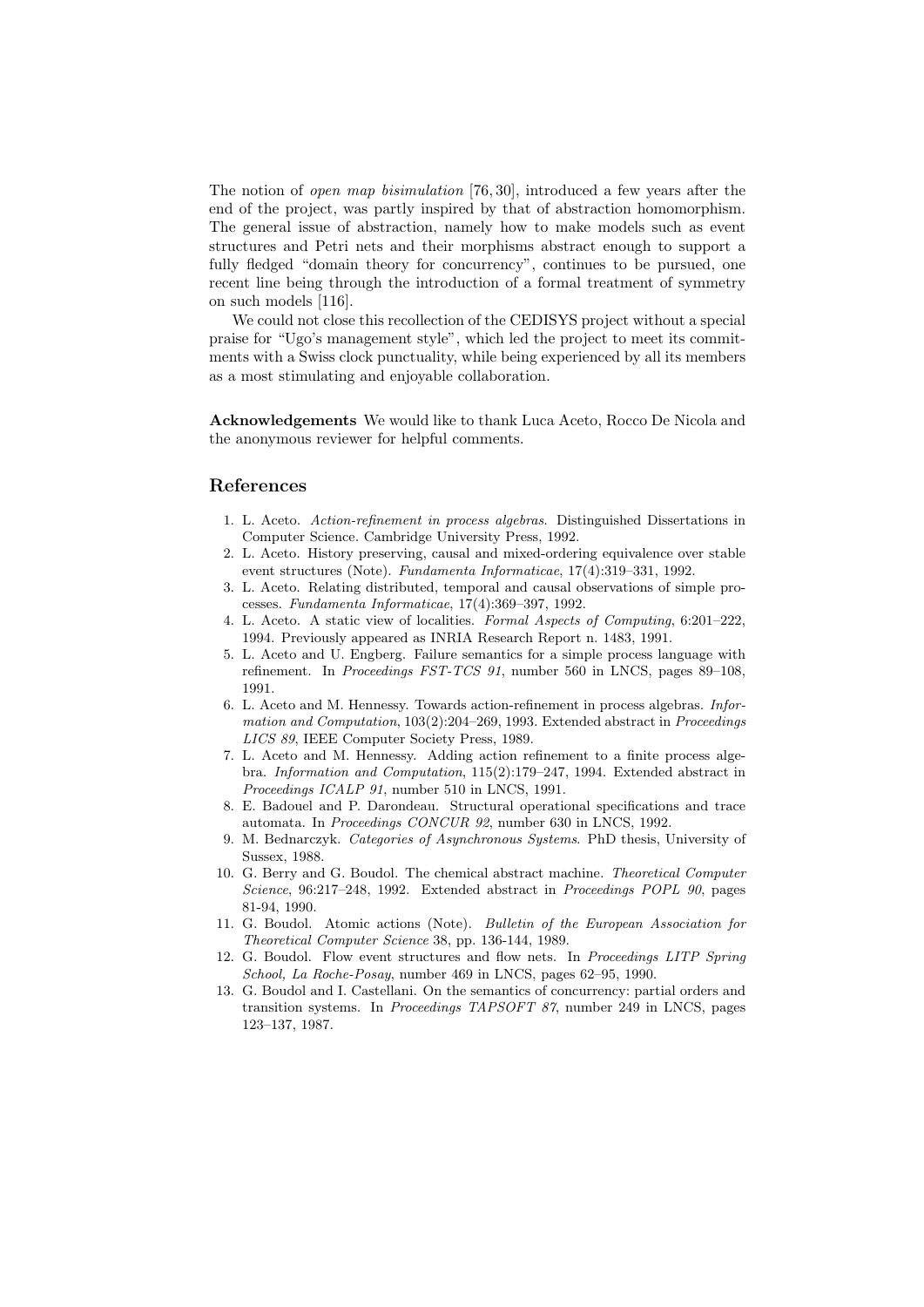- 14. G. Boudol and I. Castellani. Concurrency and atomicity. Theoretical Computer Science, 59:25–84, 1988.
- 15. G. Boudol and I. Castellani. A non-interleaving semantics for CCS based on proved transitions. Fundamenta Informaticae, 11(4):433–452, 1988.
- 16. G. Boudol and I. Castellani. Permutation of transitions: an event structure semantics for CCS and SCCS. In Proceedings REX School/Workshop on Linear Time, Branching Time and Partial Order in Logics and Models for Concurrency, Noordwijkerhout, number 354 in LNCS, 1988.
- 17. G. Boudol and I. Castellani. Flow models of distributed computations: event structures and nets. Research Report 1482, INRIA, 1991. Extended version of paper by G. Boudol in Proceedings LITP Spring School, La Roche-Posay, number 469 in LNCS, 1990.
- 18. G. Boudol and I. Castellani. Flow models of distributed computations: three equivalent semantics for CCS. Information and Computation, 114(2):247–314, 1994. Extended abstract in Proceedings LITP Spring School, La Roche-Posay, number 469 in LNCS, 1990.
- 19. G. Boudol, I. Castellani, M. Hennessy, and A. Kiehn. Observing localities. Theoretical Computer Science, 114:31–61, 1993. Extended abstract in Proceedings MFCS 91, number 520 in LNCS, 1991.
- 20. G. Boudol, I. Castellani, M. Hennessy, and A. Kiehn. A theory of processes with localities. Formal Aspects of Computing, 6:165–200, 1994. Extended abstract in Proceedings CONCUR 92, number 630 in LNCS, 1992.
- 21. S. Brookes, C.A.R. Hoare, and A. Roscoe. A theory of communicating sequential processes. Journal of ACM, 31(3):560–599, 1984.
- 22. L. Cardelli and A. D. Gordon. Mobile ambients. In Proceedings FoSSaCS 98, number 1378 in LNCS, 1998.
- 23. I. Castellani. Bisimulations and abstraction homomorphisms. Journal of Computer and System Sciences, 34:210–235, 1987.
- 24. I. Castellani. Bisimulations for Concurrency. PhD thesis, University of Edinburgh, 1988.
- 25. I. Castellani. Observing distribution in processes: static and dynamic localities. Int. Journal of Foundations of Computer Science, 4(6):353–393, 1995. Extended abstract in Proceedings MFCS 93, number 711 in LNCS, 1993.
- 26. I. Castellani. Process algebras with localities. In J. Bergstra, A. Ponse, and S. Smolka, editors, Handbook of Process Algebra, pages 945–1045. North-Holland, Amsterdam, 2001.
- 27. I. Castellani and M. Hennessy. Distributed bisimulations. JACM, 36(4):887–911, 1989.
- 28. I. Castellani and G. Q. Zhang. Parallel product of event structures. Theoretical Computer Science, 179(1-2):203–215, 1997. Previously appeared as DAIMI Research Report PB-301, 1989, and as INRIA Research Report 1078, 1989.
- 29. L. Castellano, G. De Michelis, and L. Pomello. Concurrency vs interleaving: an instructive example. Bulletin of the EATCS, 31:12–15, 1987.
- 30. G. Cattani and G. Winskel. Profunctors, open maps and bisimulation. MSCS, 15(3):553–614, 2005.
- 31. S. Christensen. Distributed bisimilarity is decidable for a class of infinite statespace systems. In Proceedings CONCUR 92, number 630 in LNCS, 1992.
- 32. F. De Cindio, G. De Michelis, L. Pomello, and C. Simone. A Petri net model for CSP. In Proceedings CIL 81, Barcelona, 1981.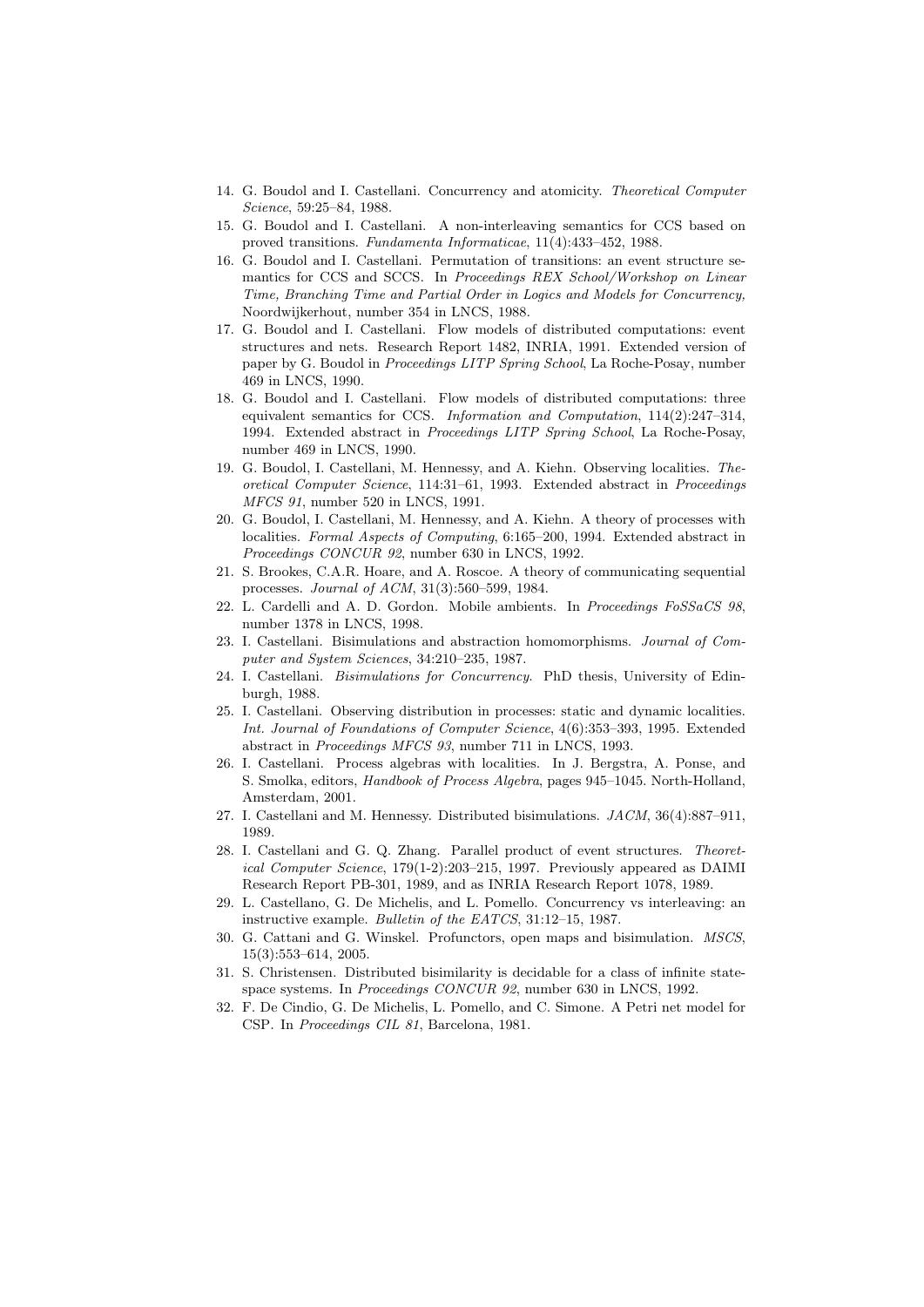- 33. F. De Cindio, G. De Michelis, L. Pomello, and C. Simone. Milner's Communicating Systems and Petri Nets. In European Workshop on Applications and Theory of Petri Nets, pages 40–59, 1982.
- 34. F. Corradini and R. De Nicola. Locality based semantics for process algebras. Acta Informatica, 34:291–324, 1997.
- 35. V. Danos and J. Krivine. Reversible communicating systems. In P. Gardner and N. Yoshida, editors, CONCUR, volume 3170 of Lecture Notes in Computer Science, pages 292–307. Springer, 2004.
- 36. Ph. Darondeau and P. Degano. Causal trees. In Proceedings ICALP 89, number 372 in LNCS, 1989.
- 37. Ph. Darondeau and P. Degano. Causal trees: interleaving + causality. In Proceedings LITP Spring School, La Roche-Posay, number 469 in LNCS, 1990.
- 38. Ph. Darondeau and P. Degano. Refinement of actions in event structures and causal trees. Theoretical Computer Science, 118(1):21–48, 1993. Extended abstract in Proceedings MFCS 90, number 452 in LNCS, 1990.
- 39. R. De Nicola, G. Ferrari, and R. Pugliese. Locality based LINDA: programming with explicit localities. In Proceedings TAPSOFT-FASE 97, number 1214 in LNCS, 1997.
- 40. R. De Nicola, G. Ferrari, and R. Pugliese. KLAIM: a kernel language for agents interaction and mobility. IEEE Trans. on Software Engineering, 24(5):315–330, 1998.
- 41. R. De Nicola and M. Hennessy. Testing equivalences for processes. Theoretical Computer Science, 43:83–133, 1984.
- 42. P. Degano, R. De Nicola, and U. Montanari. Partial ordering derivations for CCS. In Proceedings FCT 85, number 199 in LNCS, pages 520–533, 1985.
- 43. P. Degano, R. De Nicola, and U. Montanari. Observational equivalences for concurrency models. In Proceedings 3rd IFIP WG 2.2 Working Conference, Ebberup 1986. North-Holland, 1987.
- 44. P. Degano, R. De Nicola, and U. Montanari. A distributed operational semantics for CCS based on condition/event systems. Acta Informatica,  $26(1/2):59-91$ , 1988.
- 45. P. Degano, R. De Nicola, and U. Montanari. On the consistency of truly concurrent operational and denotational semantics. In Proceedings LICS 88. IEEE Computer Society Press, 1988.
- 46. P. Degano, R. De Nicola, and U. Montanari. Partial orderings descriptions and observations of nondeterministic concurrent processes. In Proceedings REX School/Workshop on Linear Time, Branching Time and Partial Order in Logics and Models for Concurrency, Noordwijkerhout, number 354 in LNCS, 1989.
- 47. P. Degano, R. De Nicola, and U. Montanari. A partial ordering semantics for CCS. Theoretical Computer Science, 75(3):223–262, 1990.
- 48. P. Degano, R. De Nicola, and U. Montanari. Universal axioms for bisimulations. Theoretical Computer Science, 114:63–91, 1993. Extended abstract in Proceedings 3rd Workshop on Concurrency and Compositionality, GMD-Studien Nr. 191, 1991.
- 49. P. Degano and U. Montanari. Concurrent histories: A basis for observing distributed systems. Journal of Computer and System Sciences, 34(2/3):422–461, 1987.
- 50. P. Degano and C. Priami. Proved trees. In Proceedings ICALP 92, number 623 in LNCS, 1992.
- 51. G. Ferrari. Unifying Models of Concurrency. PhD thesis, University of Pisa, 1990.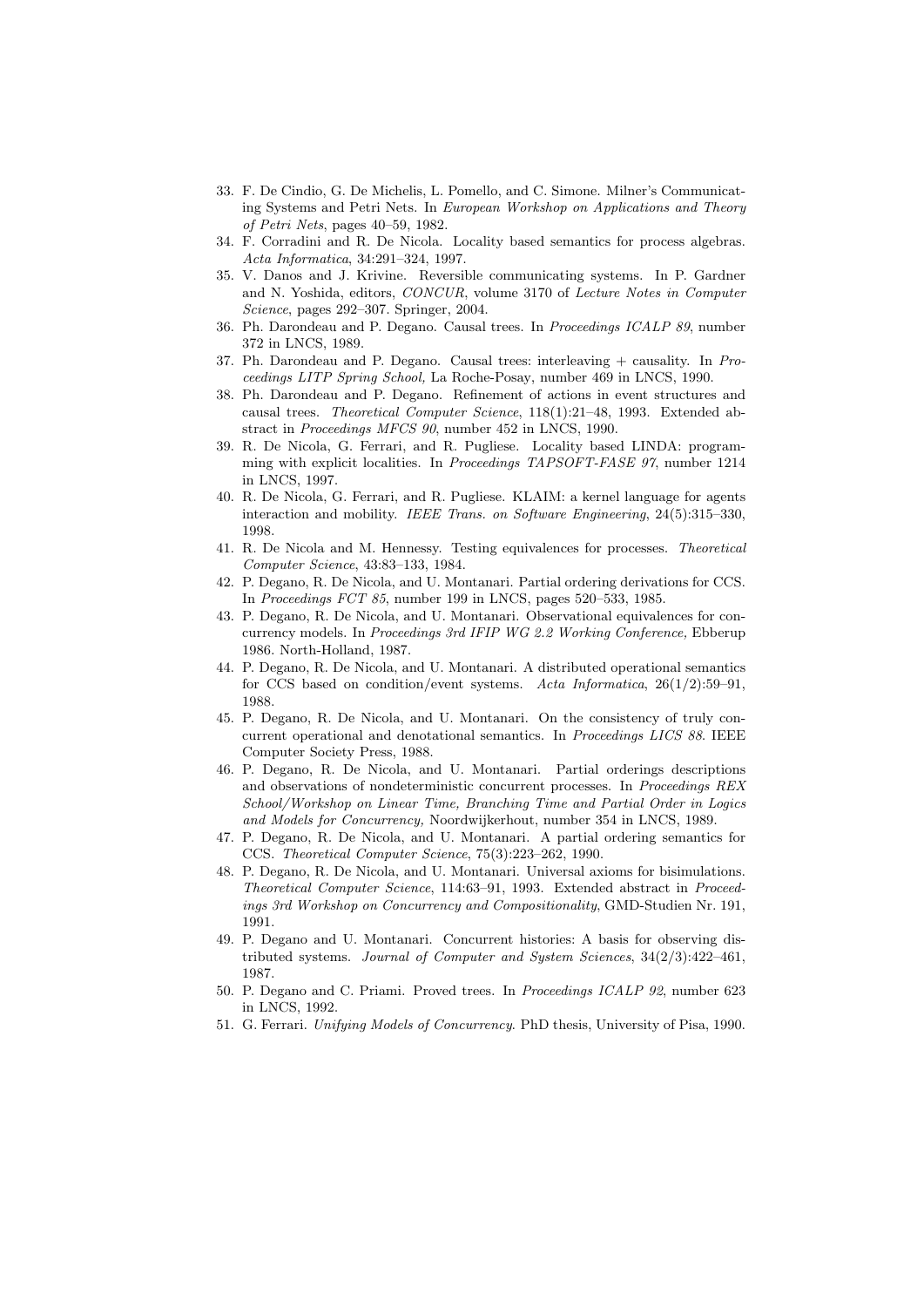- 52. G. Ferrari, R. Gorrieri, and U. Montanari. An extended expansion theorem. In Proceedings TAPSOFT 91, number 494 in LNCS, 1991.
- 53. G. Ferrari and U. Montanari. Towards the unification of models of concurrency. In Proceedings CAAP 90, number 431 in LNCS, 1990.
- 54. C. Fournet and G. Gonthier. The reflexive chemical abstract machine and the join-calculus. In Proceedings POPL 96, pages 372–385, 1996.
- 55. J.L. Gischer. Partial orders and the axiomatic theory of shuffle. PhD thesis, Stanford University, 1984.
- 56. R.J. van Glabbeek. The refinement theorem for ST-bisimulation semantics. In Proceedings IFIP TC2 Working Conference on Programming Concepts and Methods, pages 27–52. North-Holland, 1990.
- 57. R.J. van Glabbeek and U. Goltz. Equivalence notions for concurrent systems and refinement of actions. In Proceedings MFCS 89, number 379 in LNCS, 1989.
- 58. R.J. van Glabbeek and U. Goltz. Equivalences and refinement. In Proceedings LITP Spring School, La Roche-Posay, number 469 in LNCS, 1990.
- 59. R.J. van Glabbeek and U. Goltz. Refinement of actions in causality based models. In Proceedings REX Workshop on Stepwise Refinement of Distributed Systems: Models, Formalism, Correctness, volume 430 of LNCS, 1990.
- 60. R.J. van Glabbeek and U. Goltz. Refinement of actions and equivalence notions for concurrent systems. Acta Informatica, 37(4/5):229–327, 2001. Previously appeared as Research Report 6/98, University of Hildesheim, 1998.
- 61. R.J. van Glabbeek and U. Goltz. Well-behaved flow event structures for parallel composition and action refinement. Theoretical Computer Science, 311(1-3):463– 478, 2004.
- 62. R.J. van Glabbeek and F.W. Vaandrager. Petri net models for algebraic theories of concurrency. In Proceedings PARLE 87, number 259 in LNCS, 1987.
- 63. U. Goltz and A. Mycroft. On the relationship of CCS and Petri nets. In Proceedings ICALP 84, number 172 in LNCS, 1984.
- 64. U. Goltz and W. Reisig. CSP programs as nets with individual tokens. In Advances in Petri nets 1984, number 188 in LNCS, pages 169–196, 1985.
- 65. R. Gorrieri. Refinement, Atomicity and Transactions for Process Description Languages. PhD thesis, University of Pisa, 1991.
- 66. R. Gorrieri, S. Marchetti, and U. Montanari.  $A<sup>2</sup>CCS$ : Atomic actions for CCS. Theoretical Computer Science, 72:203–223, 1990. Extended abstract in Proceedings CAAP 88, number 299 in LNCS, 1988.
- 67. R. Gorrieri and U. Montanari. SCONE: A simple calculus of nets. In Proceedings CONCUR 90, number 458 in LNCS, 1990.
- 68. R. Gorrieri and U. Montanari. Towards hierarchical description of systems: a proof system for strong prefixing. Int. Journal of Foundations of Computer Science, 1(3):277–293, 1990.
- 69. R. Gorrieri and A. Rensink. Action refinement. In J. Bergstra, A. Ponse, and S. Smolka, editors, Handbook of Process Algebra, pages 1047–1147. North-Holland, Amsterdam, 2001.
- 70. J. Grabowski. On partial languages. Fundamenta Informaticae, 4(1):427–498, 1981.
- 71. M. Hennessy. On the relationship between time and interleaving. Unpublished draft, Sophia-Antipolis, 1980.
- 72. M. Hennessy. Axiomatising finite concurrent processes. SIAM Journal of Computing, 17(5):997–1017, 1988.
- 73. M. Hennessy. A Distributed Pi-calculus. Cambridge University Press, Cambridge, UK, 2007.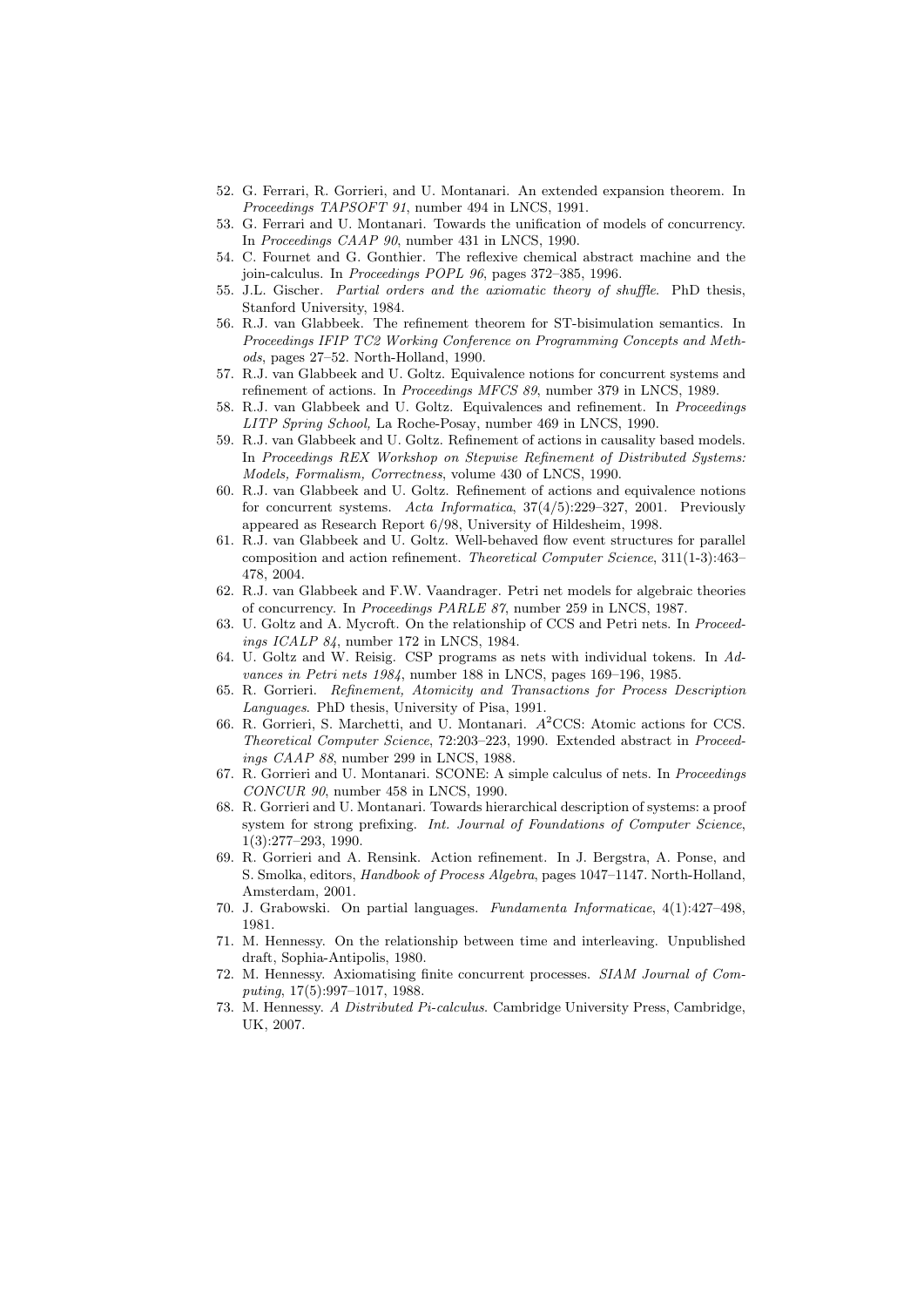- 74. M. Hennessy and R. Milner. Algebraic laws for nondeterminism and concurrency. JACM, 32, 1985.
- 75. C.A.R. Hoare. Communicating Sequential Processes. Prentice Hall, 1985.
- 76. A. Joyal, M. Nielsen, and G. Winskel. Bisimulation and open maps. In Proceedings LICS 93, pages 418–427. IEEE Computer Society Press, 1993.
- 77. A. Kiehn. Concurrency in process algebras. Habilitation Thesis, Technische Universität München, 1999.
- 78. A. Kiehn. Distributed bisimulations for finite CCS. Report 7/89, University of Sussex, 1989.
- 79. A. Kiehn. Local and global causes. Technical Report 342/23/91, Technische Universität München, 1991.
- 80. A. Kiehn. Comparing locality and causality based equivalences. Acta Informatica, 31:697–718, 1994.
- 81. R. Langerak. Bundle event structures: a non-interleaving semantics for LOTOS. In Proceedings IFIP TC6/WG6.1 Fifth International Conference on Formal Description Techniques for Distributed Systems and Communication Protocols, 1992. Previously appeared as University of Twente Research Report, 1991.
- 82. R. Loogen and U. Goltz. Modelling nondeterministic concurrent processes with event structures. Fundamenta Informaticae, XIV(1):39–74, 1991.
- 83. A. Mazurkiewicz. Concurrent program schemes and their interpretation. Report DAIMI PB-78, Aarhus University, 1977.
- 84. A. Mazurkiewicz. Trace theory. In Proceedings Advances in Petri Nets 1986, number 255 in LNCS, 1987.
- 85. R. Milner. A Calculus of Communicating Systems, volume 92 of LNCS. Springer-Verlag, 1980.
- 86. R. Milner. Communication and Concurrency. Prentice-Hall, 1989.
- 87. U. Montanari, G. Boudol, I. Castellani, G. Ferrari, M. Hennessy, M. Nielsen, and G. Winskel. ESPRIT Basic Research Action n. 3011 CEDISYS - Final Report, 1992. Downloadable at the URL: http://wwwsop.inria.fr/mimosa/personnel/Ilaria.Castellani/CEDISYS-final-report.pdf.
- 88. U. Montanari and M. Sgamma. Canonical representatives for observational equivalence. In Proceedings Colloquium on the Resolution of Equations in Algebraic Structures, pages 292–319, 1989. Academic Press.
- 89. U. Montanari and D. Yankelevich. A parametric approach to localities. In Proceedings ICALP 92, number 623 in LNCS, 1992.
- 90. U. Montanari and D. Yankelevich. Location equivalence in a parametric setting. Theoretical Computer Science, 149:299–332, 1995.
- 91. M. Mukund and M. Nielsen. CCS, locations and asynchronous transition systems. In Proceedings FST-TCS 92, number 652 in LNCS, 1992.
- 92. M. Nielsen. CCS and its relationship to net theory. In Proceedings Advances in Petri Nets 1986, number 255 in LNCS, 1987.
- 93. M. Nielsen, U. H. Engberg, and K. S. Larsen. Fully abstract models for a process language with refinement. In Proceedings REX School/Workshop on Linear Time, Branching Time and Partial Order in Logics and Models for Concurrency, Noordwijkerhout, number 354 in LNCS, 1989.
- 94. M. Nielsen, G. Plotkin, and G. Winskel. Petri nets, event structures and domains, Part I. Theoretical Computer Science, 13(1):85–108, 1981.
- 95. M. Nielsen, G. Rozenberg, and P. S. Thiagarajan. Behavioural notions for elementary net systems. Distributed Computing, 4:45–57, 1990.
- 96. M. Nielsen, G. Rozenberg, and P. S. Thiagarajan. Elementary transition systems. Theoretical Computer Science, 96(1):3–33, 1992.